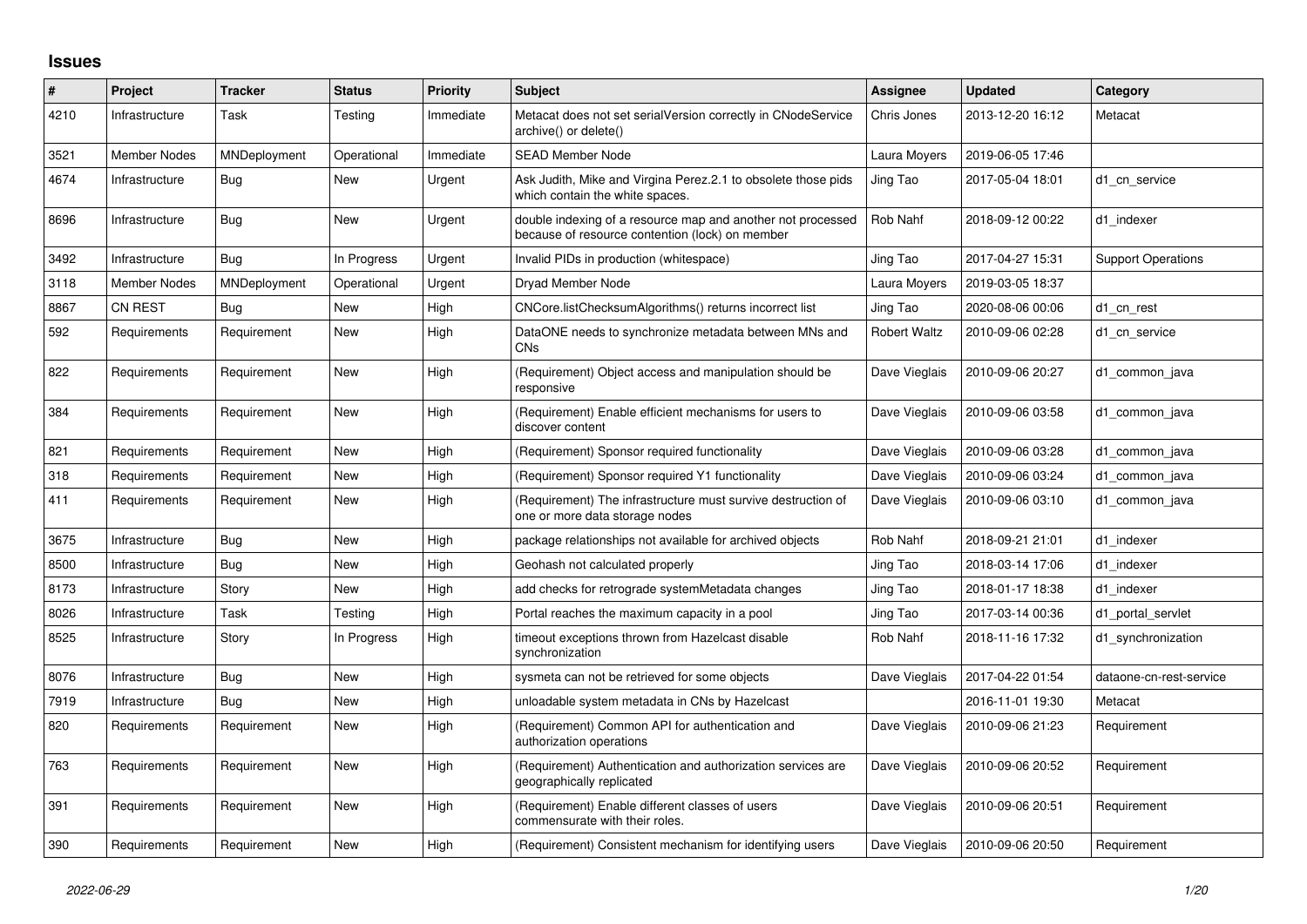| #    | Project        | <b>Tracker</b> | <b>Status</b> | <b>Priority</b> | <b>Subject</b>                                                                                                                                             | <b>Assignee</b> | Updated          | Category    |
|------|----------------|----------------|---------------|-----------------|------------------------------------------------------------------------------------------------------------------------------------------------------------|-----------------|------------------|-------------|
| 777  | Requirements   | Requirement    | New           | High            | (Requirement) Authorization rules should support common<br>permission levels                                                                               | Dave Vieglais   | 2010-09-06 20:49 | Requirement |
| 764  | Requirements   | Requirement    | New           | High            | (Requirement) Authentication and access control should be<br>consistently available                                                                        | Dave Vieglais   | 2010-09-06 20:32 | Requirement |
| 392  | Requirements   | Requirement    | New           | High            | (Requirement) Identity and access control should be<br>interoperable across datanets                                                                       | Dave Vieglais   | 2010-09-06 20:31 | Requirement |
| 765  | Requirements   | Requirement    | New           | High            | (Requirement) Tools can access an API for authn and authz                                                                                                  | Dave Vieglais   | 2010-09-06 20:30 | Requirement |
| 393  | Requirements   | Requirement    | New           | High            | (Requirement) Access control rule evaluation must be highly<br>scalable and responsive.                                                                    | Dave Vieglais   | 2010-09-06 20:27 | Requirement |
| 771  | Requirements   | Requirement    | New           | High            | (Requirement) User identities should have simple string<br>serializations that express both the user identity and<br>namespace from which it is drawn      | Dave Vieglais   | 2010-09-06 03:12 | Requirement |
| 761  | Requirements   | Requirement    | New           | High            | (Requirement) Users can specify authorization rules for data<br>objects, science metadata objects, and process artifacts<br>separately                     | Dave Vieglais   | 2010-09-06 03:06 | Requirement |
| 769  | Requirements   | Requirement    | New           | High            | (Requirement) Authorization should support critical roles, such<br>as curators and system administrators                                                   | Dave Vieglais   | 2010-09-06 03:02 | Requirement |
| 762  | Requirements   | Requirement    | New           | High            | (Requirement) User identities can be derived from existing<br>institutional directory services                                                             | Dave Vieglais   | 2010-09-06 03:01 | Requirement |
| 795  | Requirements   | Requirement    | New           | High            | (Requirement) System must support revocation of user<br>permissions                                                                                        | Dave Vieglais   | 2010-08-29 20:45 | Requirement |
| 772  | Requirements   | Requirement    | New           | High            | (Requirement) Authentication services should be compatible<br>with existing infrastructure and applications                                                | Dave Vieglais   | 2010-08-11 07:54 | Requirement |
| 770  | Requirements   | Requirement    | New           | High            | (Requirement) Authorization system should be able to express<br>the pseudo-principal concepts like 'public'                                                | Dave Vieglais   | 2010-08-11 00:41 | Requirement |
| 768  | Requirements   | Requirement    | New           | High            | (Requirement) Need default authz policies that resolve<br>problems associated with inaccessible principals                                                 | Dave Vieglais   | 2010-08-11 00:34 | Requirement |
| 767  | Requirements   | Requirement    | New           | High            | (Requirement) Users need to be able to express embargo<br>rules for data                                                                                   | Dave Vieglais   | 2010-08-11 00:16 | Requirement |
| 766  | Requirements   | Requirement    | New           | High            | (Requirement) Users should be able to easily assign proxy<br>privileges to other users and to systems acting on their behalf<br>for limited time durations | Dave Vieglais   | 2010-08-11 00:11 | Requirement |
| 6485 | Member Nodes   | MNDeployment   | Operational   | High            | The Digital Archaeology Record (tDAR)                                                                                                                      | Laura Moyers    | 2019-10-09 02:24 |             |
| 3556 | Member Nodes   | MNDeployment   | Operational   | High            | <b>ESA Data Registry</b>                                                                                                                                   | Amy Forrester   | 2019-10-08 15:28 |             |
| 3238 | Member Nodes   | MNDeployment   | Operational   | High            | Idaho Northwest Knowledge Network member node                                                                                                              | Amy Forrester   | 2019-10-08 15:14 |             |
| 8829 | Member Nodes   | Task           | New           | High            | get DKAN connected to GMN                                                                                                                                  | John Evans      | 2019-09-03 13:24 |             |
| 8824 | Infrastructure | Task           | In Progress   | High            | Install Apache 2.4.39 and disable TLSv1.3 on CNs                                                                                                           | Dave Vieglais   | 2019-06-19 12:11 |             |
| 8823 | Infrastructure | Story          | New           | High            | Recent Apache and OpenSSL combinations break connectivity<br>on Ubuntu 18.04                                                                               | Dave Vieglais   | 2019-06-19 02:43 |             |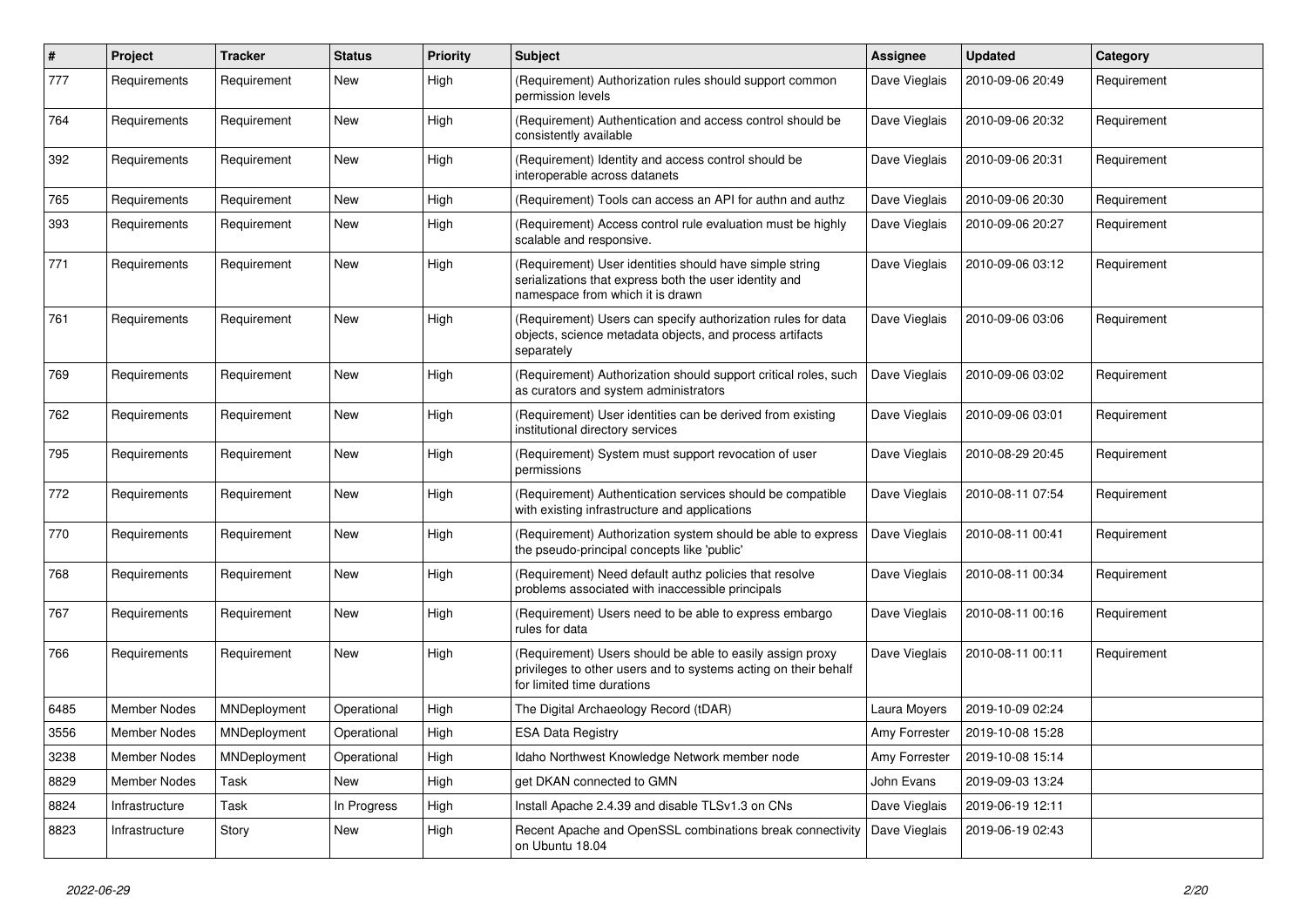| $\#$ | Project             | <b>Tracker</b> | <b>Status</b> | <b>Priority</b> | <b>Subject</b>                                                                        | <b>Assignee</b>     | <b>Updated</b>   | Category            |
|------|---------------------|----------------|---------------|-----------------|---------------------------------------------------------------------------------------|---------------------|------------------|---------------------|
| 6544 | <b>Member Nodes</b> | MNDeployment   | Operational   | High            | TERN Australia (powered by AEKOS)                                                     | <b>Bruce Wilson</b> | 2019-05-22 14:21 |                     |
| 8622 | <b>Member Nodes</b> | Bug            | <b>New</b>    | High            | IOE repository is not responding                                                      | Amy Forrester       | 2019-03-05 20:54 |                     |
| 3232 | <b>Member Nodes</b> | MNDeployment   | Operational   | High            | LTER-EUROPE                                                                           | Laura Moyers        | 2018-11-21 16:58 |                     |
| 8722 | Infrastructure      | Bug            | New           | High            | Object in search index but systemmetadata is not available.                           | Jing Tao            | 2018-10-03 17:48 |                     |
| 3554 | <b>Member Nodes</b> | MNDeployment   | Operational   | High            | <b>KNB</b>                                                                            | Jing Tao            | 2018-08-31 15:16 |                     |
| 3221 | Member Nodes        | MNDeployment   | Operational   | High            | EDAC member node                                                                      | Amy Forrester       | 2018-08-31 15:15 |                     |
| 3558 | <b>Member Nodes</b> | MNDeployment   | Operational   | High            | <b>CDL Merritt</b>                                                                    | Laura Moyers        | 2018-08-23 17:05 |                     |
| 6548 | Member Nodes        | MNDeployment   | Operational   | High            | <b>R2R Repository</b>                                                                 | Monica Ihli         | 2018-07-26 13:49 |                     |
| 8655 | Infrastructure      | Bug            | New           | High            | Synchronization died with OOM                                                         |                     | 2018-07-13 11:24 |                     |
| 3555 | <b>Member Nodes</b> | MNDeployment   | Operational   | High            | <b>SANParks</b>                                                                       | Laura Moyers        | 2018-05-09 21:19 |                     |
| 3553 | Member Nodes        | MNDeployment   | Operational   | High            | <b>PISCO</b>                                                                          | Laura Moyers        | 2018-01-10 01:13 |                     |
| 8195 | Infrastructure      | Bug            | In Progress   | High            | Tomcat out of memory error                                                            | Dave Vieglais       | 2017-12-26 20:01 |                     |
| 7686 | <b>Member Nodes</b> | Task           | Testing       | High            | tDAR - Enable URL links out to data from search results                               | Ben Leinfelder      | 2016-09-27 15:56 |                     |
| 7740 | Python GMN          | Bug            | New           | High            | GMN fails to write system metadata during a refresh under<br>unknown conditions       | Roger Dahl          | 2016-04-14 14:56 |                     |
| 7738 | Python GMN          | Bug            | New           | High            | GMN perpetually retries system metadata updates after<br>failures                     | Roger Dahl          | 2016-04-14 14:26 |                     |
| 7651 | Python GMN          | Bug            | New           | High            | GMN returns two different dateSysMetadataModified dateTime<br>stamps for same object  | Roger Dahl          | 2016-04-14 14:17 |                     |
| 7601 | Infrastructure      | Bug            | New           | High            | CN checksum inconsistencies                                                           | Dave Vieglais       | 2016-01-26 19:29 |                     |
| 3664 | <b>Member Nodes</b> | MNDeployment   | New           | High            | Landcare Research New Zealand                                                         | Laura Moyers        | 2015-11-19 19:39 |                     |
| 6853 | Member Nodes        | MNDeployment   | New           | High            | OBIS (Ocean Biogeographic Information System)                                         | Laura Moyers        | 2015-11-19 17:46 |                     |
| 7046 | Member Nodes        | Task           | New           | High            | Certificate DC=org, DC=dataone, CN=osu.piscoweb.org expires<br>in Prod environment    | Laura Moyers        | 2015-04-20 16:54 |                     |
| 3906 | <b>Member Nodes</b> | Task           | New           | High            | Update malformed Resource Maps                                                        |                     | 2013-08-09 17:50 |                     |
| 1556 | Infrastructure      | Task           | In Progress   | High            | Interns mailing list                                                                  |                     | 2011-05-12 23:02 |                     |
| 7839 | DataONE API         | Task           | New           | Normal          | Online documentation places synchronize in CNRead api                                 | Dave Vieglais       | 2016-12-21 09:04 | api documentation   |
| 7578 | DataONE API         | Bug            | New           | Normal          | Fix 404 link to d1_instance_generator folder in documentation                         |                     | 2016-01-08 22:01 | api_documentation   |
| 7528 | DataONE API         | Bug            | New           | Normal          | Incorrect argument name documented for<br>CNCore.reserveldentier                      |                     | 2015-12-08 19:51 | api documentation   |
| 7127 | DataONE API         | Task           | <b>New</b>    | Normal          | Finalize CNAuthentication interface                                                   | Dave Vieglais       | 2015-05-21 19:31 | api_documentation   |
| 7967 | Infrastructure      | Bug            | In Progress   | Normal          | The CN is not following the xml schema definition when<br>creating dataone exceptions | Dave Vieglais       | 2018-05-23 18:13 | Architecture Design |
| 7224 | Infrastructure      | Story          | New           | Normal          | push synchronization request status indicator:<br>synchronizeStatus method option     |                     | 2018-01-17 19:38 | Architecture Design |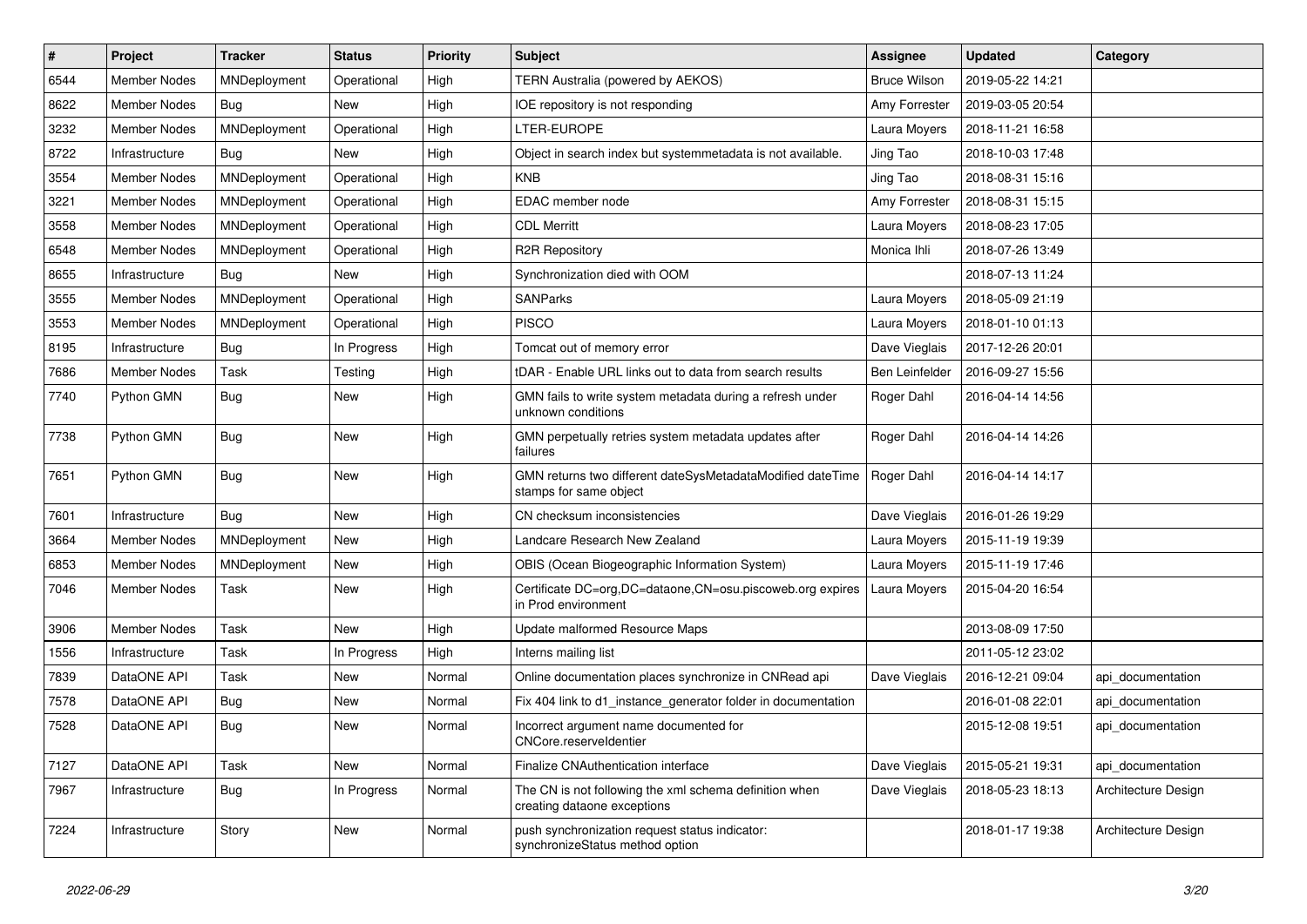| #    | Project        | <b>Tracker</b> | <b>Status</b> | <b>Priority</b> | <b>Subject</b>                                                                                                           | <b>Assignee</b> | <b>Updated</b>   | Category                      |
|------|----------------|----------------|---------------|-----------------|--------------------------------------------------------------------------------------------------------------------------|-----------------|------------------|-------------------------------|
| 7559 | Infrastructure | Story          | New           | Normal          | Develop plan for securing application passwords in the CN<br>stack                                                       | Dave Vieglais   | 2018-01-17 19:34 | Architecture Design           |
| 8061 | Infrastructure | Story          | New           | Normal          | develop queue-based processing system for the CN                                                                         | Rob Nahf        | 2018-01-17 19:00 | Architecture Design           |
| 8049 | Infrastructure | Story          | In Progress   | Normal          | Support synchronization of system metadata for unhosted<br>METADATA and RES_MAP objects                                  |                 | 2018-01-17 18:50 | Architecture Design           |
| 8107 | Infrastructure | Feature        | New           | Normal          | Improved Node Synchronization Feedback - Leveraging<br>MNRead.synchronizationFailed()                                    |                 | 2017-06-27 16:46 | Architecture Design           |
| 8046 | Infrastructure | Bug            | New           | Normal          | Mutable Member Nodes orphan unhosted objects                                                                             |                 | 2017-03-15 17:40 | Architecture Design           |
| 6499 | Infrastructure | Feature        | New           | Normal          | define and implement addFormat() method                                                                                  | Rob Nahf        | 2016-06-22 16:51 | Architecture Design           |
| 6754 | Infrastructure | Task           | New           | Normal          | Architecture API loose ends                                                                                              | Dave Vieglais   | 2015-01-13 18:54 | Architecture Design           |
| 2548 | Infrastructure | Story          | New           | Normal          | recasting untrusted certs to public poses accessibility<br>inconsistency to users                                        |                 | 2018-01-17 20:36 | Authentication, Authorization |
| 8109 | Infrastructure | Story          | New           | Normal          | Does authentication token need to include group information?                                                             | Dave Vieglais   | 2018-01-17 18:45 | Authentication, Authorization |
| 8234 | Infrastructure | Story          | New           | Normal          | Use University of Kansas ORCID membership to support<br>authentication in production environment                         | Dave Vieglais   | 2018-01-09 19:10 | Authentication, Authorization |
| 8238 | Infrastructure | Task           | New           | Normal          | Document contacts and procedure for using KU ORCID<br>membership API key                                                 | Dave Vieglais   | 2018-01-09 02:22 | Authentication, Authorization |
| 8237 | Infrastructure | Task           | New           | Normal          | Configure production environment to use new API key under<br>KU ORCID membership                                         | Dave Vieglais   | 2018-01-09 02:21 | Authentication, Authorization |
| 7358 | Infrastructure | Story          | In Progress   | Normal          | ContactSubject on NodeList must be valid D1 Idap entry                                                                   | Dave Vieglais   | 2016-12-21 09:05 | Authentication, Authorization |
| 2664 | Infrastructure | Task           | New           | Normal          | Create documentation for how transitivity is enacted for<br>authorization                                                | Matthew Jones   | 2014-10-01 20:47 | Authentication, Authorization |
| 3891 | Infrastructure | Task           | New           | Normal          | review vulnerability to BREACH attacks                                                                                   | Dave Vieglais   | 2013-08-07 15:01 | Authentication, Authorization |
| 2549 | Infrastructure | Task           | New           | Normal          | document the decision                                                                                                    | Matthew Jones   | 2012-03-27 22:03 | Authentication, Authorization |
| 8740 | <b>CN REST</b> | Bug            | New           | Normal          | CN resolve service returning 404 for some pids                                                                           |                 | 2019-01-22 18:41 | cn metacat                    |
| 7918 | <b>CN REST</b> | Bug            | New           | Normal          | SEAD object only partially synchronized - missing<br>autogen.2016092916012224122 document from<br>/var/metacat/documents | Dave Vieglais   | 2016-10-21 18:00 | cn metacat                    |
| 3768 | Infrastructure | Task           | New           | Normal          | Add canonical DataONE description paper to citing DataONE<br>web-page                                                    | Amber Budden    | 2013-05-16 22:20 | <b>Community Engagement</b>   |
| 6034 | Infrastructure | Task           | In Progress   | Normal          | d1 client cli CCI 2.0 support                                                                                            | Roger Dahl      | 2014-08-11 16:23 | d1 client cli                 |
| 925  | Infrastructure | Task           | New           | Normal          | Test for correct response to invalid input: CCI.ITK.FUSE-client                                                          |                 | 2011-10-31 20:32 | d1_client_ONEDrive            |
| 8855 | Infrastructure | Story          | New           | Normal          | Put the system metadata part ahead of the object part when<br>d1_client_r constructs the multipart                       | Matthew Jones   | 2019-11-22 18:29 | d1 client r                   |
| 8376 | Infrastructure | Feature        | New           | Normal          | Make the script file - insertOrUpdateObjectFormatList.sh (in<br>metacat cn buildout) change the user name automatically  | Jing Tao        | 2018-02-21 22:48 | d1_cn_buildout                |
| 7713 | Infrastructure | Story          | New           | Normal          | d1DebConfig.xml should be versioned in dataone-cn-os-core                                                                | Rob Nahf        | 2018-01-17 19:24 | d1_cn_buildout                |
| 7920 | Infrastructure | Story          | In Progress   | Normal          | migrate apache2 authorization rules from 2.2 conforming to 2.4                                                           | Dave Vieglais   | 2018-01-17 18:59 | d1 cn buildout                |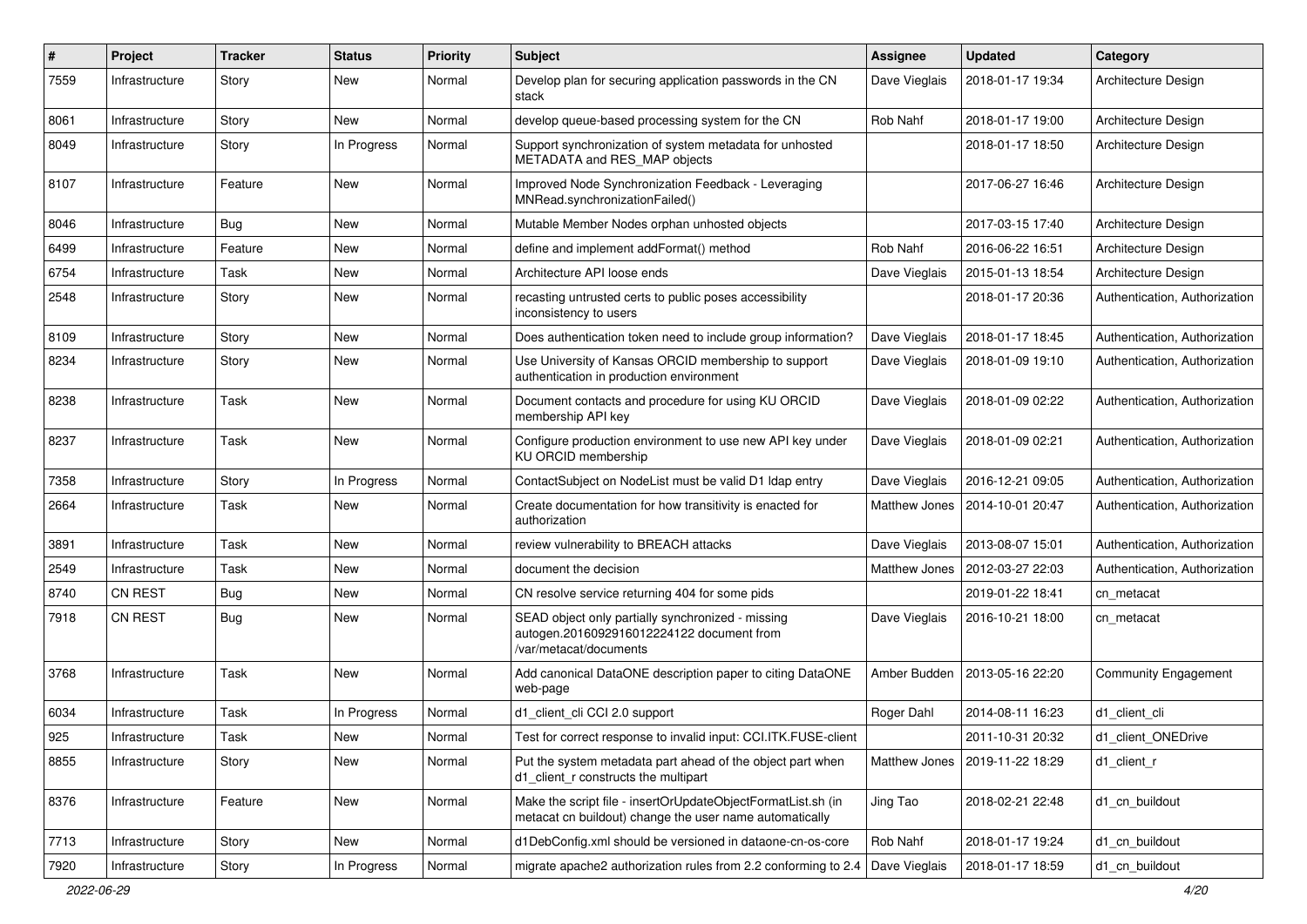| $\#$ | Project        | <b>Tracker</b> | <b>Status</b> | <b>Priority</b> | <b>Subject</b>                                                                                           | <b>Assignee</b>     | <b>Updated</b>   | Category              |
|------|----------------|----------------|---------------|-----------------|----------------------------------------------------------------------------------------------------------|---------------------|------------------|-----------------------|
| 3869 | Infrastructure | Bug            | <b>New</b>    | Normal          | wrong key set in portal/WEB-INF/client.xml                                                               | <b>Robert Waltz</b> | 2016-08-10 20:58 | d1 cn buildout        |
| 4142 | Infrastructure | <b>Bug</b>     | <b>New</b>    | Normal          | dataone-cn-processdaemon prerm needs to be reconfiguration<br>friendly                                   | <b>Robert Waltz</b> | 2016-08-10 20:58 | d1 cn buildout        |
| 6060 | Infrastructure | <b>Bug</b>     | <b>New</b>    | Normal          | dataone-cn-index install should fail if subtasks fail                                                    | <b>Robert Waltz</b> | 2016-08-10 20:58 | d1 cn buildout        |
| 4129 | Infrastructure | Bug            | New           | Normal          | Only configure ufw ports for machines in xml configuration file                                          | <b>Robert Waltz</b> | 2016-08-10 20:47 | d1_cn_buildout        |
| 6882 | Infrastructure | Bug            | New           | Normal          | after CN upgrade togglePortsAndReplication.sh missing                                                    | <b>Robert Waltz</b> | 2016-01-05 17:54 | d1 cn buildout        |
| 6044 | Infrastructure | Bug            | <b>New</b>    | Normal          | Indexer needs port 5432 open to localhost during postinst                                                | <b>Robert Waltz</b> | 2015-01-06 18:17 | d1 cn buildout        |
| 5582 | Infrastructure | Bug            | New           | Normal          | xinetd not supported via debian install                                                                  | <b>Robert Waltz</b> | 2014-10-02 19:27 | d1 cn buildout        |
| 5137 | Infrastructure | Task           | <b>New</b>    | Normal          | Fix DataONE CA chain file location in cn-buildout                                                        | Chris Jones         | 2014-04-25 15:06 | d1_cn_buildout        |
| 2896 | Infrastructure | Task           | <b>New</b>    | Normal          | Modify the admin DN in createObjectformat script per<br>environment                                      | Chris Jones         | 2012-10-05 14:23 | d1 cn buildout        |
| 2791 | Infrastructure | Task           | <b>New</b>    | Normal          | verify on dev machines                                                                                   | Dave Vieglais       | 2012-05-21 17:41 | d1_cn_buildout        |
| 1226 | Infrastructure | Task           | New           | Normal          | Verify that cn buildout is using the hudson generated Metacat<br>war                                     |                     | 2011-01-13 14:57 | d1 cn buildout        |
| 4650 | Infrastructure | Story          | <b>New</b>    | Normal          | Allow MN to bias resolve to the authoritative MN                                                         | Rob Nahf            | 2018-01-17 20:00 | d1 cn common          |
| 7650 | Infrastructure | Story          | New           | Normal          | DAO for SystemMetadata changes the<br>SystemMetadata.replicationPolicy                                   | Rob Nahf            | 2018-01-17 19:31 | d1 cn common          |
| 8733 | <b>CN REST</b> | Bug            | New           | Normal          | Exception handling in ForesiteResourceMap needs<br>improvement                                           | Jing Tao            | 2018-10-12 20:09 | d1 cn index processor |
| 7746 | <b>CN REST</b> | <b>Bug</b>     | In Progress   | Normal          | Node registration update fails when <contactsubject> spans<br/>multiple lines</contactsubject>           | Rob Nahf            | 2016-04-26 17:30 | d1_cn_noderegistry    |
| 8307 | Infrastructure | Story          | <b>New</b>    | Normal          | Check node subject on node registration and subsequent calls                                             | Jing Tao            | 2018-02-06 20:06 | d1_cn_node_registry   |
| 3572 | Infrastructure | Bug            | New           | Normal          | LDAP not updated for Node when synchronized set to true                                                  | <b>Robert Waltz</b> | 2014-10-01 22:56 | d1 cn node registry   |
| 7489 | <b>CN REST</b> | <b>Bug</b>     | New           | Normal          | processing daemon common-logging misconfigured                                                           | <b>Robert Waltz</b> | 2016-01-21 17:18 | d1 cn process daemon  |
| 8771 | CN REST        | Story          | <b>New</b>    | Normal          | Issue with LDAP when updating `nodeReplicationPolicy`                                                    | Dave Vieglais       | 2019-03-05 19:43 | d1 cn rest            |
| 8770 | CN REST        | Story          | New           | Normal          | Issue with CN handling of encoded identifiers in object/ meta/<br>node/, others?                         | Jing Tao            | 2019-03-05 19:37 | d1 cn rest            |
| 8698 | <b>CN REST</b> | Bug            | New           | Normal          | CN Performance degradation                                                                               |                     | 2018-09-13 21:05 | d1 cn rest            |
| 7903 | <b>CN REST</b> | Task           | New           | Normal          | Need to implement/support the default http methods - HEAD<br>and GET on all DataONE API (both cn and mn) | Jing Tao            | 2016-10-10 16:53 | d1 cn rest            |
| 8766 | Infrastructure | Feature        | In Progress   | Normal          | support server-side link checking for the 303 redirect url in the<br>resolve call                        | Rob Nahf            | 2019-05-31 15:16 | d1 cn service         |
| 7940 | Infrastructure | Story          | <b>New</b>    | Normal          | Retrieval of system metadata is too slow                                                                 | <b>Robert Waltz</b> | 2018-01-09 19:10 | d1 cn service         |
| 8103 | Infrastructure | Task           | New           | Normal          | Upgrade the postgresgl jdbc jar file on the cn context                                                   | Jing Tao            | 2017-06-02 20:56 | d1 cn service         |
| 8058 | Infrastructure | Feature        | <b>New</b>    | Normal          | Allow "upcoming" nodes to appear in the node list                                                        | <b>Robert Waltz</b> | 2017-04-03 18:33 | d1_cn_service         |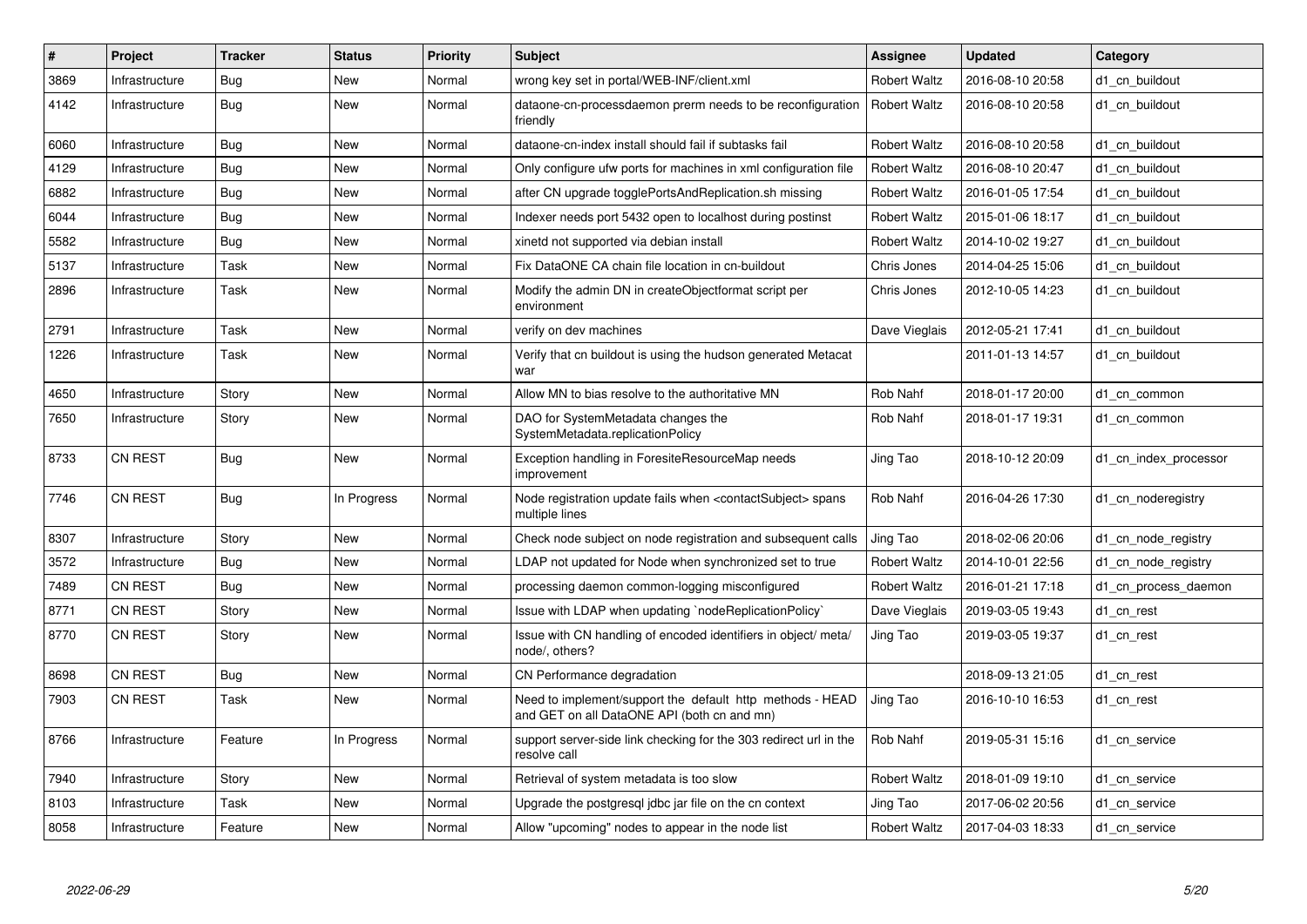| #    | Project                 | <b>Tracker</b> | <b>Status</b> | <b>Priority</b> | <b>Subject</b>                                                                                                                     | Assignee                 | Updated          | Category         |
|------|-------------------------|----------------|---------------|-----------------|------------------------------------------------------------------------------------------------------------------------------------|--------------------------|------------------|------------------|
| 4067 | Infrastructure          | <b>Bug</b>     | <b>New</b>    | Normal          | Validate Node stream in MultipartHttpServletRequest in<br>register and updateNodeCapabilities.                                     | <b>Robert Waltz</b>      | 2016-08-10 21:01 | d1 cn service    |
| 7371 | Infrastructure          | Bug            | New           | Normal          | A systemMetadata update that changes the formatID from<br>DATA to METADATA or RESOURCE_MAP will not upload the<br>object to the CN | <b>Robert Waltz</b>      | 2015-09-22 21:47 | d1_cn_service    |
| 7047 | Infrastructure          | Task           | <b>New</b>    | Normal          | Set user-agent in http request header for CN requests to<br>member nodes                                                           | <b>Robert Waltz</b>      | 2015-04-15 22:41 | d1 cn service    |
| 5145 | Infrastructure          | Feature        | <b>New</b>    | Normal          | Consider including cert subject(s) in NotAuthorized exceptions                                                                     | Chris Jones              | 2014-09-25 17:44 | d1_cn_service    |
| 4211 | Infrastructure          | <b>Bug</b>     | New           | Normal          | Potential race condition between archive and replication                                                                           | Chris Jones              | 2014-09-25 17:19 | d1 cn service    |
| 6250 | Infrastructure          | Task           | New           | Normal          | CN methods return 500 ServiceFailure when called with bogus<br>test data and without certificates                                  | Chris Jones              | 2014-08-29 18:59 | d1 cn service    |
| 6168 | Infrastructure          | Task           | <b>New</b>    | Normal          | CNAuthorization.setRightsHolder() returns 500 ServiceFailure                                                                       | Chris Jones              | 2014-08-29 16:01 | d1 cn service    |
| 6166 | Infrastructure          | Task           | <b>New</b>    | Normal          | CNRead.getChecksum() returns Content-Type of text/csv while<br>it should be an xml type                                            | Chris Jones              | 2014-08-29 15:04 | d1 cn service    |
| 1236 | Infrastructure          | Task           | <b>New</b>    | Normal          | Highly variable response times from cn.dataone.org                                                                                 |                          | 2011-01-17 16:34 | d1 cn service    |
| 4147 | Infrastructure          | Task           | In Progress   | Normal          | Modify d1_spatial_reporter.py to produce custom JSON output                                                                        | Chris<br><b>Brumgard</b> | 2014-03-31 17:41 | d1 cn tools      |
| 7910 | Infrastructure          | Task           | <b>New</b>    | Normal          | schema validation behavior                                                                                                         | Rob Nahf                 | 2018-01-18 02:41 | d1 common java   |
| 7832 | Infrastructure          | Story          | In Progress   | Normal          | migrate from JibX to JAXB for XML binding / codegen                                                                                | Rob Nahf                 | 2018-01-17 19:06 | d1 common java   |
| 8227 | Infrastructure          | Story          | In Progress   | Normal          | ExceptionHandler regurgitates long html pages into the<br>wrapping ServiceFailure message, which goes into CN log<br>files.        | Rob Nahf                 | 2018-01-09 19:10 | d1 common java   |
| 1647 | Java Client             | Task           | <b>New</b>    | Normal          | Update d1 common java ObjectFormatServiceImpl to include<br>addFormat()                                                            |                          | 2016-06-22 16:51 | d1 common java   |
| 7370 | Infrastructure          | Bug            | <b>New</b>    | Normal          | TypeFactory.convertTypeFromType does not use xmlValue<br>comparisons for Enum conversions                                          | Rob Nahf                 | 2015-09-21 16:07 | d1 common java   |
| 4660 | Java Client             | Task           | New           | Normal          | src/main/java has XML files                                                                                                        | <b>Robert Waltz</b>      | 2015-02-11 20:08 | d1 common java   |
| 6511 | Java Client             | Task           | <b>New</b>    | Normal          | remove the deprecated MultipartRequestHandler class from<br>d1 common java                                                         | Rob Nahf                 | 2015-02-11 20:04 | d1 common java   |
| 1554 | Java Client             | Task           | <b>New</b>    | Normal          | Create MockHttpClient for testing in d1 common java                                                                                | Rob Nahf                 | 2015-02-11 19:49 | d1_common_java   |
| 1555 | Java Client             | Task           | <b>New</b>    | Normal          | Modify TestSimpleMultipartEntity for use with MockHttpClient                                                                       | Rob Nahf                 | 2015-02-11 19:49 | d1 common java   |
| 7425 | <b>Python Libraries</b> | Task           | <b>New</b>    | Normal          | Replace httplib low level use in RestClient with the requests<br>library                                                           | Dave Vieglais            | 2016-03-25 02:03 | d1_common_python |
| 6026 | Infrastructure          | Task           | In Progress   | Normal          | d1 common CCI 2.0 support                                                                                                          | Roger Dahl               | 2014-08-01 15:49 | d1_common_python |
| 4125 | Infrastructure          | Task           | New           | Normal          | Mock up an informational section of the Member Node detail<br>view                                                                 | Chris Jones              | 2014-03-31 17:41 | d1 dashboard     |
| 4136 | Infrastructure          | Task           | In Progress   | Normal          | Make cosmetic changes to the distribution map                                                                                      | Chris Jones              | 2014-03-31 17:41 | d1 dashboard     |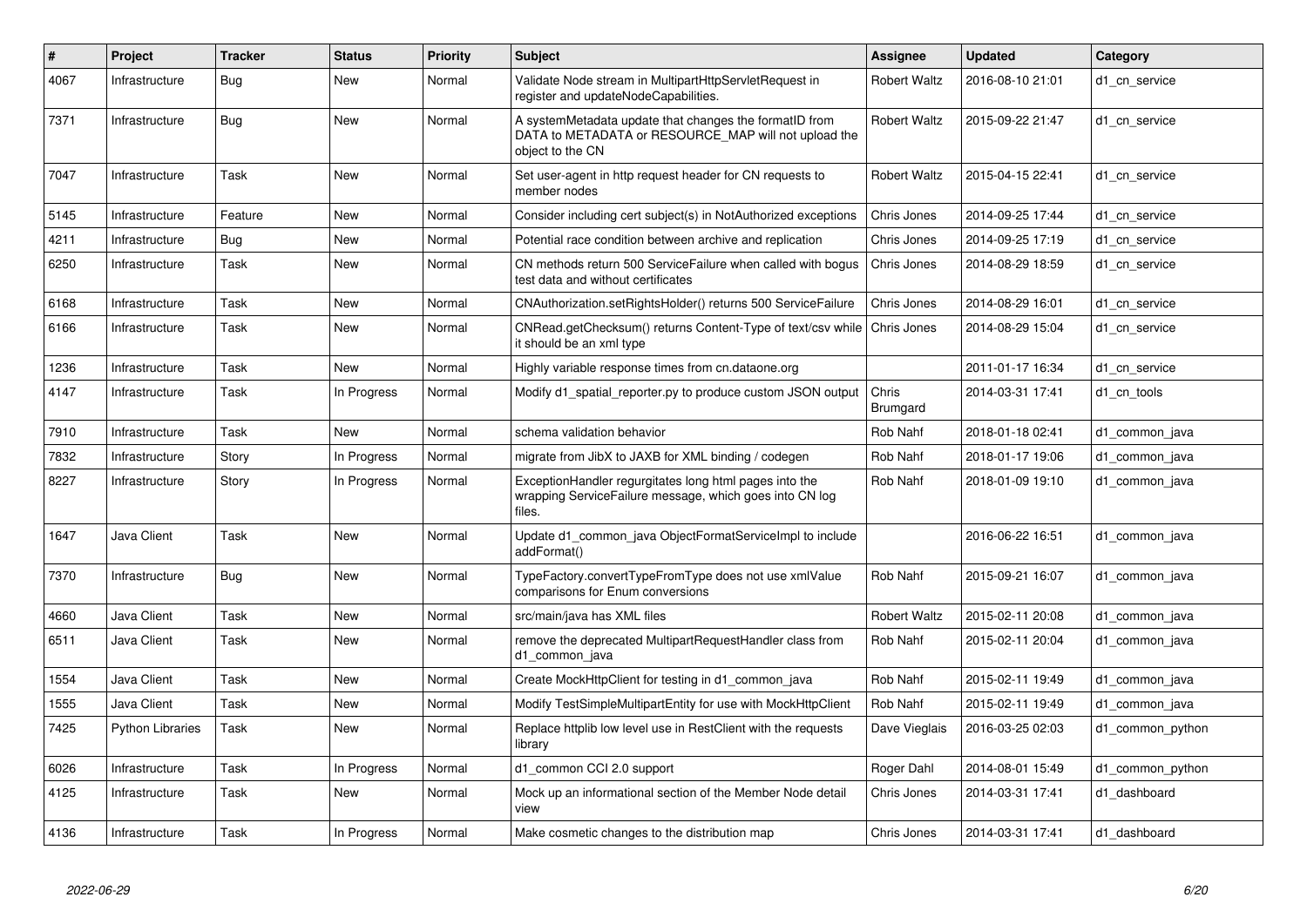| $\#$ | Project        | <b>Tracker</b> | <b>Status</b> | <b>Priority</b> | Subject                                                                                              | Assignee         | <b>Updated</b>   | Category            |
|------|----------------|----------------|---------------|-----------------|------------------------------------------------------------------------------------------------------|------------------|------------------|---------------------|
| 3978 | Infrastructure | Task           | In Progress   | Normal          | Add a CN reporting script that summarizes spatial data for the<br>dashboard                          | Chris Jones      | 2014-03-31 17:41 | d1 dashboard        |
| 4120 | Infrastructure | Task           | New           | Normal          | Display total data downloads in the SummaryView header                                               | Skye<br>Roseboom | 2014-03-31 17:41 | d1_dashboard        |
| 8630 | <b>CN REST</b> | Bug            | New           | Normal          | equivalentIdentity values use uppercase letters when the same<br>person subject values are lowercase |                  | 2018-06-26 14:15 | d1_identity_manager |
| 1073 | Infrastructure | Task           | <b>New</b>    | Normal          | Design client application authentication redirection approach                                        | Matthew Jones    | 2014-10-01 20:47 | d1_identity_manager |
| 8869 | Infrastructure | Story          | New           | Normal          | Equivalent identities show owning different amount of<br>packages.                                   | Jing Tao         | 2020-09-24 22:34 | d1 indexer          |
| 8850 | Infrastructure | <b>Bug</b>     | <b>New</b>    | Normal          | v2.3.11 RdfXmlSubprocessor /<br>HttpService.getDocumentBySeriesId can be wrong                       | Jing Tao         | 2019-11-06 18:32 | d1_indexer          |
| 8841 | Infrastructure | Story          | <b>New</b>    | Normal          | Solr Index processor don't parse the attributes on the<br>otherEntity on an EML object               | Jing Tao         | 2019-09-10 22:41 | d1_indexer          |
| 8837 | Infrastructure | Story          | <b>New</b>    | Normal          | Merge the changes from metacat's feature-project-indexing<br>branch to d1_cn_index_processor         | Jing Tao         | 2019-08-16 17:18 | d1_indexer          |
| 8086 | Infrastructure | Task           | In Progress   | Normal          | upgrade Spring dependencies                                                                          | Rob Nahf         | 2019-07-25 20:32 | d1_indexer          |
| 8780 | Infrastructure | Feature        | New           | Normal          | Develop support for DataCite 4.0 and 4.1 and 4.2                                                     | Dave Vieglais    | 2019-03-30 20:38 | d1 indexer          |
| 8779 | Infrastructure | Story          | New           | Normal          | ForesiteResourceMap performance issue                                                                | Rob Nahf         | 2019-03-25 18:48 | d1 indexer          |
| 8043 | Infrastructure | Bug            | New           | Normal          | The origin field for EML documents isn't properly extracted<br>when references are used              | Jing Tao         | 2019-02-12 18:45 | d1 indexer          |
| 8736 | Infrastructure | Story          | <b>New</b>    | Normal          | Decouple the index generator to the hazelcast system<br>metadata map                                 |                  | 2019-01-22 19:27 | d1_indexer          |
| 8758 | Infrastructure | Story          | <b>New</b>    | Normal          | Index replicationStatus field                                                                        | Jing Tao         | 2019-01-14 18:00 | d1_indexer          |
| 8738 | Infrastructure | Story          | In Progress   | Normal          | HZEventFilter performance decline with increased task queue                                          | Rob Nahf         | 2018-10-30 04:10 | d1_indexer          |
| 8735 | Infrastructure | <b>Bug</b>     | In Progress   | Normal          | NPE in IndexTask causes indexing job to fail                                                         | Rob Nahf         | 2018-10-18 18:33 | d1_indexer          |
| 8731 | Infrastructure | <b>Bug</b>     | New           | Normal          | Indexing solr client method is building query with too many<br>ORs, causing errors                   | Rob Nahf         | 2018-10-04 22:25 | d1 indexer          |
| 8702 | Infrastructure | Story          | <b>New</b>    | Normal          | <b>Indexing Refactor Strategy</b>                                                                    | Rob Nahf         | 2018-09-24 18:05 | d1_indexer          |
| 8703 | Infrastructure | Task           | <b>New</b>    | Normal          | test the cleaned up indexer in DEV                                                                   | Rob Nahf         | 2018-09-24 18:05 | d1_indexer          |
| 8363 | Infrastructure | Story          | New           | Normal          | indexer shutdown generates index tasks                                                               | Rob Nahf         | 2018-09-24 15:25 | d1 indexer          |
| 8686 | Infrastructure | Bug            | New           | Normal          | d1-index-task-processor failed with NPE                                                              | Rob Nahf         | 2018-08-24 01:35 | d1 indexer          |
| 8504 | Infrastructure | Story          | New           | Normal          | Support creation of data citation record from solr record                                            | Monica Ihli      | 2018-07-17 23:06 | d1 indexer          |
| 8571 | Infrastructure | <b>Bug</b>     | In Progress   | Normal          | IndexTool can't index a data object                                                                  | Jing Tao         | 2018-04-23 20:13 | d1_indexer          |
| 8570 | Infrastructure | Bug            | New           | Normal          | index task not generated for a newly synchronized object                                             | Jing Tao         | 2018-04-20 20:51 | d1_indexer          |
| 8536 | Infrastructure | Bug            | In Progress   | Normal          | resource Map update when metadata SID is used is not<br>indexed                                      | Rob Nahf         | 2018-04-12 20:55 | d1 indexer          |
| 8541 | Infrastructure | i Bug          | New           | Normal          | index shutdown threw exception                                                                       | Rob Nahf         | 2018-04-12 16:44 | d1_indexer          |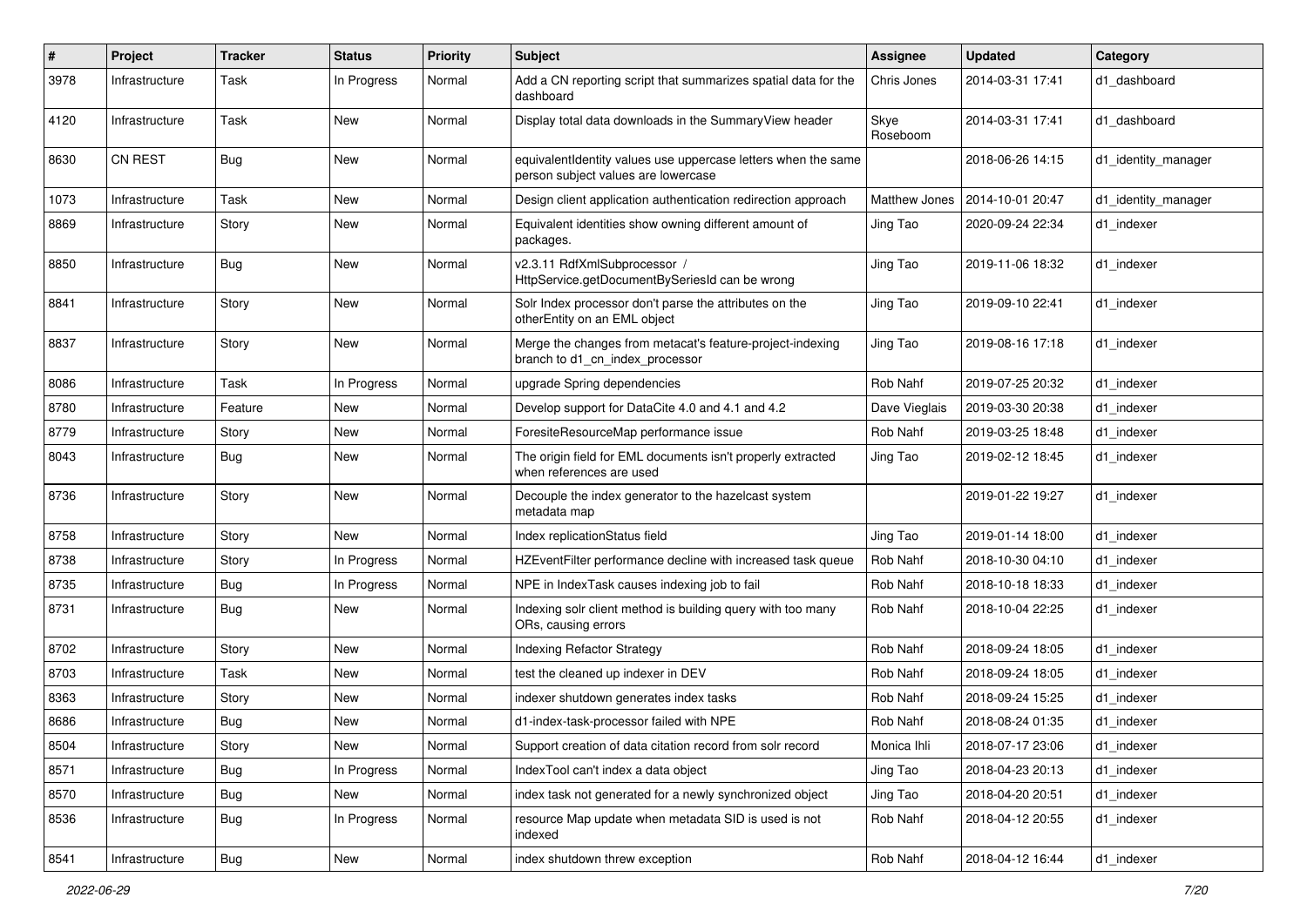| #    | Project        | <b>Tracker</b> | <b>Status</b> | <b>Priority</b> | Subject                                                                                                                  | <b>Assignee</b>    | <b>Updated</b>   | Category   |
|------|----------------|----------------|---------------|-----------------|--------------------------------------------------------------------------------------------------------------------------|--------------------|------------------|------------|
| 8540 | Infrastructure | Story          | New           | Normal          | interesting 15 minute Hazelcast timeout in IndexProcessor                                                                | Rob Nahf           | 2018-04-12 04:32 | d1 indexer |
| 8537 | Infrastructure | Story          | New           | Normal          | indexer doesn't populate SID-defined relationships unless new<br>resourceMap is submitted                                | Rob Nahf           | 2018-04-09 22:51 | d1_indexer |
| 8222 | Infrastructure | Task           | New           | Normal          | reindex all isotc211 content in production to reflect final<br>decisions from origin field mapping                       | Dave Vieglais      | 2018-03-22 16:56 | d1 indexer |
| 8361 | Infrastructure | Bug            | New           | Normal          | index processor throws unhandled NPE if task<br>systemMetadata is null                                                   | Rob Nahf           | 2018-03-22 16:54 | d1_indexer |
| 8470 | Infrastructure | Story          | New           | Normal          | Make the spring context of the d1_index_processor daemon<br>more configurable                                            | Jing Tao           | 2018-03-22 16:53 | d1_indexer |
| 8448 | Infrastructure | <b>Bug</b>     | New           | Normal          | d1_cn_index_tool doesn't reindex an pid from a given file                                                                | Jing Tao           | 2018-03-02 22:06 | d1_indexer |
| 4278 | Infrastructure | Story          | New           | Normal          | EML indexing - handle multiple temporalCoverage and<br>spatialCoverage elements                                          | Jing Tao           | 2018-01-17 20:04 | d1 indexer |
| 7668 | Infrastructure | Story          | <b>New</b>    | Normal          | Determine how indexing of data packages should work                                                                      | Jing Tao           | 2018-01-17 19:28 | d1_indexer |
| 8081 | Infrastructure | Story          | In Progress   | Normal          | develop federated broker configuration for indexing                                                                      | Rob Nahf           | 2018-01-17 18:46 | d1 indexer |
| 8084 | Infrastructure | Story          | New           | Normal          | determine the backup strategy for rabbitMQ                                                                               | Rob Nahf           | 2018-01-17 18:46 | d1 indexer |
| 8172 | Infrastructure | Story          | In Progress   | Normal          | investigate atomic updates for some solr updates                                                                         | Rob Nahf           | 2018-01-17 18:39 | d1 indexer |
| 8082 | Infrastructure | Story          | New           | Normal          | implement SolrCloudClient to replace HttpService to allow<br>concurrent updates of the solr index from differen machines | Rob Nahf           | 2018-01-09 19:10 | d1 indexer |
| 8182 | Infrastructure | Bug            | New           | Normal          | relationships defined using SIDs in resource maps don't stay<br>current                                                  | Rob Nahf           | 2017-09-12 00:13 | d1_indexer |
| 8093 | Infrastructure | Bug            | New           | Normal          | resource map index processing is inefficient (2sec / referenced<br>object)                                               | Rob Nahf           | 2017-05-10 20:00 | d1_indexer |
| 8080 | Infrastructure | Task           | In Progress   | Normal          | ioslate queue creation logic from processing logic from the<br>queue definition logic                                    | Rob Nahf           | 2017-05-09 22:55 | d1 indexer |
| 7570 | Infrastructure | Bug            | In Progress   | Normal          | Search UI requests cause Out of Memory Error                                                                             | Jing Tao           | 2017-04-26 21:01 | d1 indexer |
| 8079 | Infrastructure | Task           | In Progress   | Normal          | prototype durable task processing for d1_index_processor                                                                 | Rob Nahf           | 2017-04-26 05:45 | d1 indexer |
| 8078 | Infrastructure | Task           | New           | Normal          | standardize task serialization for language independence                                                                 | Rob Nahf           | 2017-04-25 22:39 | d1 indexer |
| 8066 | Infrastructure | Task           | New           | Normal          | Verify completeness of unit test<br>MetacatRdfXmlSubprocessorTest                                                        | Dave Vieglais      | 2017-04-11 23:47 | d1 indexer |
| 8052 | Infrastructure | Bug            | New           | Normal          | Geohashed value is incorrect                                                                                             | Peter<br>Slaughter | 2017-04-07 22:06 | d1_indexer |
| 7858 | Infrastructure | Bug            | New           | Normal          | Obsoleting a resource map clears the resourceMap field for<br>the obsoleted package                                      |                    | 2017-03-28 16:20 | d1_indexer |
| 6843 | Infrastructure | Task           | In Progress   | Normal          | Update the prov instance of the RdfXmlSubprocessor to index<br>renamed and inverse provenance properties                 | Chris Jones        | 2017-03-28 16:16 | d1_indexer |
| 7935 | Infrastructure | Task           | New           | Normal          | Use a dedicated hazelcast queue as the listener to generate<br>index task                                                | Jing Tao           | 2017-02-27 18:07 | d1 indexer |
| 7936 | Infrastructure | <b>Bug</b>     | New           | Normal          | Same pid with different status exists in the index task table                                                            | Jing Tao           | 2017-02-27 18:07 | d1 indexer |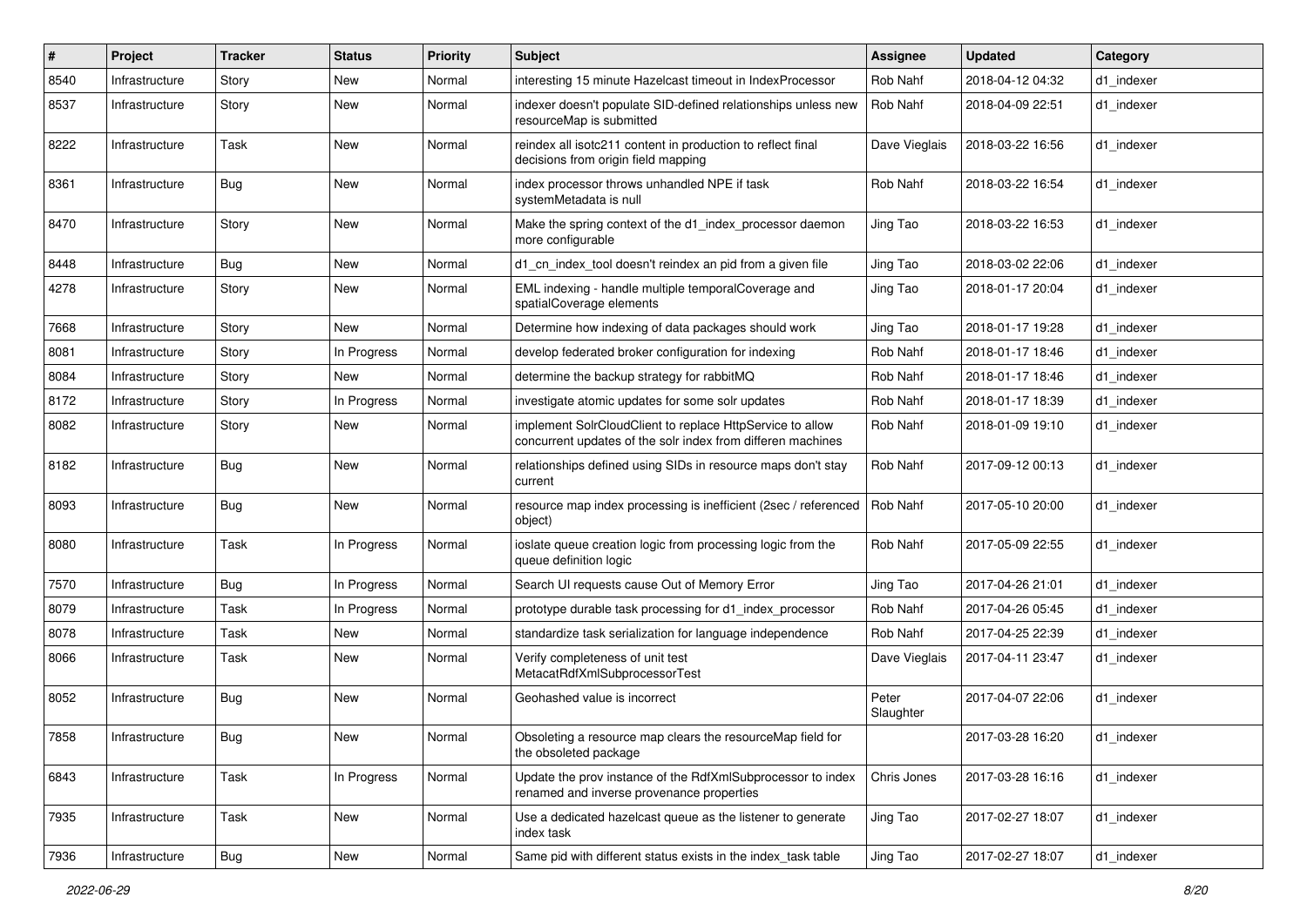| $\#$ | Project        | <b>Tracker</b> | <b>Status</b> | <b>Priority</b> | <b>Subject</b>                                                                                           | <b>Assignee</b>  | <b>Updated</b>   | Category          |
|------|----------------|----------------|---------------|-----------------|----------------------------------------------------------------------------------------------------------|------------------|------------------|-------------------|
| 7933 | Infrastructure | Bug            | <b>New</b>    | Normal          | d1-index-task-processor stops processing task queue                                                      | Jing Tao         | 2017-01-11 23:47 | d1 indexer        |
| 7407 | Infrastructure | Story          | In Progress   | Normal          | object formats in the d1 common java bootstrap list are<br>inconsistent with production                  | Dave Vieglais    | 2016-03-15 16:49 | d1 indexer        |
| 3624 | Infrastructure | Task           | Testing       | Normal          | Update CN index processing to support ESRI FGDC metadata<br>format                                       | Skye<br>Roseboom | 2013-03-05 23:27 | d1_indexer        |
| 3313 | Infrastructure | Task           | <b>New</b>    | Normal          | Configure indexer to handle inline eml data                                                              | Skye<br>Roseboom | 2012-10-08 21:01 | d1 indexer        |
| 8228 | Infrastructure | Bug            | <b>New</b>    | Normal          | Excessive replicas requested by integration test                                                         | Rob Nahf         | 2018-03-02 21:52 | d1_integration    |
| 6854 | Infrastructure | Feature        | In Progress   | Normal          | add testAssumptionFailure to run listener                                                                | Rob Nahf         | 2016-01-26 22:30 | d1 integration    |
| 2545 | Infrastructure | Task           | New           | Normal          | create d1 integration tests using for MN generate dentifier                                              | Rob Nahf         | 2014-10-02 17:54 | d1 integration    |
| 2956 | Infrastructure | Task           | In Progress   | Normal          | content-checking tests for MNs entering an environment                                                   | Rob Nahf         | 2014-10-01 22:04 | d1 integration    |
| 3907 | Infrastructure | Task           | New           | Normal          | MN Integration Test - verify system metadata returned<br>matches expected                                | Rob Nahf         | 2013-08-09 18:48 | d1 integration    |
| 3757 | Infrastructure | Task           | <b>New</b>    | Normal          | Verify Log reporting in MN Tester                                                                        | <b>Rob Nahf</b>  | 2013-05-10 17:42 | d1_integration    |
| 907  | Infrastructure | Task           | In Progress   | Normal          | unify d1 integration for multiple environments and test<br>languages                                     | <b>Rob Nahf</b>  | 2012-10-16 21:34 | d1 integration    |
| 8854 | Infrastructure | Story          | <b>New</b>    | Normal          | Put the system metadata part ahead of the object part when<br>d1 libclient java constructs the multipart | Jing Tao         | 2019-11-22 18:25 | d1 libclient java |
| 7432 | Java Client    | Bug            | In Progress   | Normal          | Java Client does not support idFilter for v2 release                                                     | Rob Nahf         | 2019-06-14 18:47 | d1 libclient java |
| 8230 | Infrastructure | Task           | <b>New</b>    | Normal          | review bouncy castle version                                                                             | Rob Nahf         | 2018-03-02 21:48 | d1 libclient java |
| 6850 | Java Client    | Story          | <b>New</b>    | Normal          | automate Java Client releases                                                                            | Rob Nahf         | 2018-01-17 19:42 | d1 libclient java |
| 8044 | Infrastructure | Story          | <b>New</b>    | Normal          | certificate manager should check expiration of CAs it loads into<br>the trust manager.                   | <b>Rob Nahf</b>  | 2018-01-09 19:10 | d1 libclient java |
| 8045 | Infrastructure | Bug            | <b>New</b>    | Normal          | certificateLocation not seeming to be utilized                                                           | Rob Nahf         | 2017-03-14 20:45 | d1_libclient_java |
| 1648 | Java Client    | Task           | <b>New</b>    | Normal          | Update d1 libclient java ObjectFormatCache to include<br>addFormat()                                     |                  | 2016-06-22 16:51 | d1 libclient java |
| 7822 | Infrastructure | Task           | <b>New</b>    | Normal          | Should we configure clients to use Expect 100-Continue<br>header in 1.1 requests                         | Rob Nahf         | 2016-06-03 19:46 | d1 libclient java |
| 7523 | Infrastructure | Bug            | In Progress   | Normal          | D1Client no longer updates stale NodeList                                                                | Rob Nahf         | 2016-04-19 22:27 | d1_libclient_java |
| 7538 | Infrastructure | Task           | <b>New</b>    | Normal          | look at nodeFactory in how it builds mock CNodes                                                         | Rob Nahf         | 2015-12-10 17:03 | d1_libclient_java |
| 7537 | Infrastructure | Task           | <b>New</b>    | Normal          | add nodelist refreshes to NodeLocator classes                                                            | Rob Nahf         | 2015-12-10 16:59 | d1_libclient_java |
| 7389 | Java Client    | Task           | Testing       | Normal          | V2 D1Object fails to download V1 content                                                                 | Chris Jones      | 2015-09-28 17:50 | d1_libclient_java |
| 7322 | Java Client    | <b>Bug</b>     | Testing       | Normal          | D1Object stores data in memory, causes out of memory errors                                              | Chris Jones      | 2015-08-28 00:15 | d1_libclient_java |
| 7312 | Java Client    | Feature        | New           | Normal          | Restart connection manager                                                                               |                  | 2015-08-24 17:24 | d1 libclient java |
| 7120 | Java Client    | Task           | Testing       | Normal          | Fix DataPackage.insertRelationship() to handle any URI for<br>external identifiers                       | Chris Jones      | 2015-06-04 21:48 | d1 libclient java |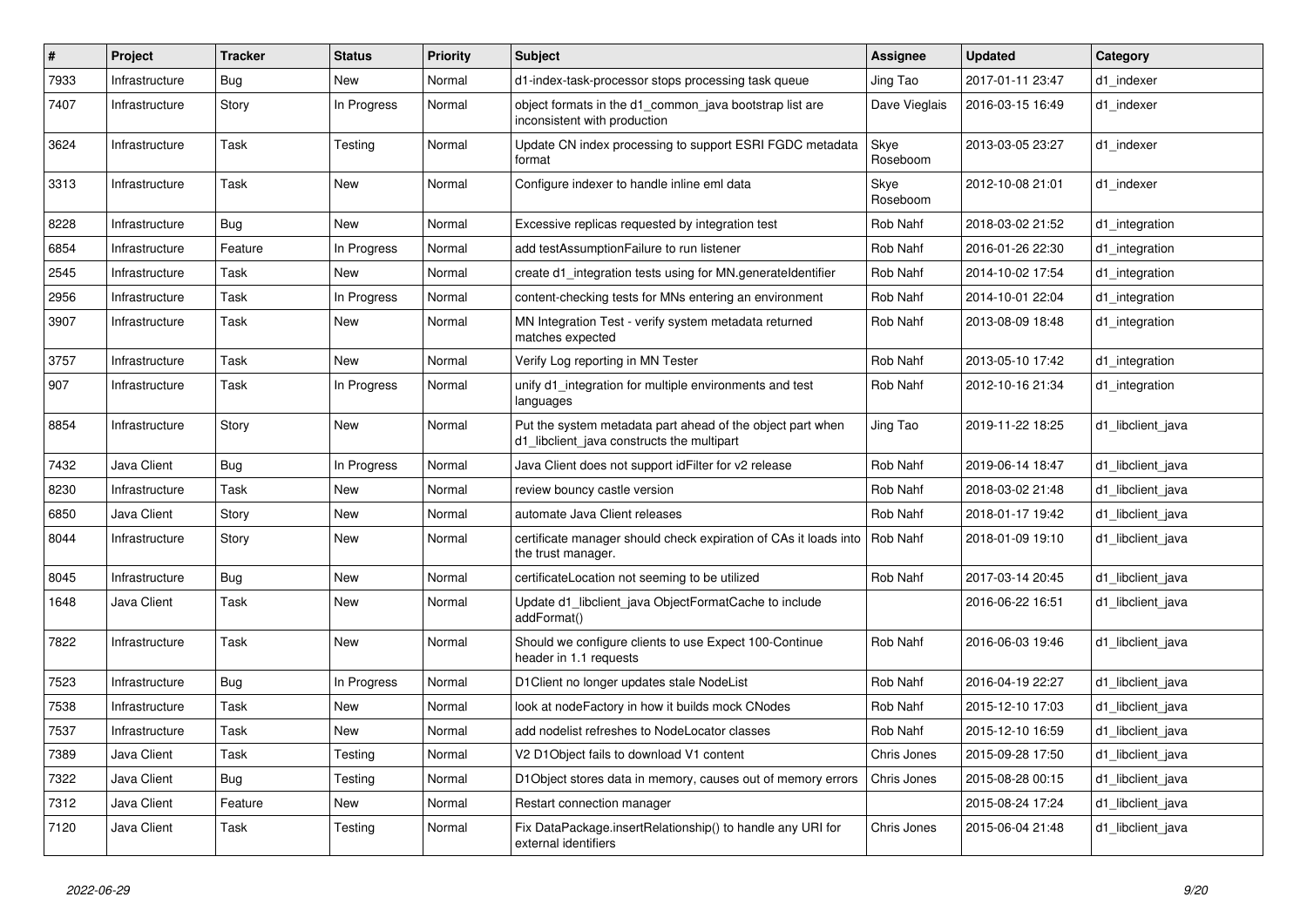| #    | Project                 | <b>Tracker</b> | <b>Status</b> | <b>Priority</b> | <b>Subject</b>                                                                                                          | <b>Assignee</b>     | <b>Updated</b>   | Category            |
|------|-------------------------|----------------|---------------|-----------------|-------------------------------------------------------------------------------------------------------------------------|---------------------|------------------|---------------------|
| 6369 | Java Client             | Feature        | In Progress   | Normal          | ResourceMapFactory.parseResourceMap does not return<br>aggregated resources                                             | Rob Nahf            | 2015-02-11 20:56 | d1 libclient java   |
| 2968 | Java Client             | Bug            | New           | Normal          | cn.getFormat() doesn't use cn associated with the CNode<br>object                                                       | Rob Nahf            | 2015-02-11 20:56 | d1 libclient java   |
| 3721 | Java Client             | Task           | In Progress   | Normal          | add resource map validation routine to libclient java                                                                   | Rob Nahf            | 2015-02-11 20:42 | d1 libclient java   |
| 3057 | Java Client             | Task           | In Progress   | Normal          | retest CLOSE WAIT issue once the lib client is complete.                                                                | Rob Nahf            | 2015-02-11 19:52 | d1 libclient java   |
| 7123 | <b>Python Libraries</b> | Task           | New           | Normal          | Send Authorization header carrying authentication token                                                                 | Roger Dahl          | 2016-04-21 22:37 | d1 libclient python |
| 7181 | Python Libraries        | Task           | In Progress   | Normal          | add d1 libclient python implementation                                                                                  | Dave Vieglais       | 2016-04-21 22:37 | d1 libclient python |
| 7299 | <b>Python Libraries</b> | <b>Bug</b>     | New           | Normal          | SolrConnection fails if persistent property is not set to True                                                          | Roger Dahl          | 2016-04-20 19:45 | d1_libclient_python |
| 7427 | <b>Python Libraries</b> | Task           | New           | Normal          | adjust API signatures in python libraries                                                                               | Dave Vieglais       | 2016-03-25 01:11 | d1_libclient_python |
| 7298 | Python Libraries        | Bug            | New           | Normal          | escapeQueryTerm should be a module method not a class<br>method                                                         | Dave Vieglais       | 2015-08-18 15:06 | d1_libclient_python |
| 6033 | Infrastructure          | Task           | In Progress   | Normal          | d1_libclient_python CCI 2.0 support                                                                                     | Roger Dahl          | 2014-08-11 16:22 | d1 libclient python |
| 8657 | Log Reporting           | <b>Bug</b>     | New           | Normal          | Log aggregation service not recording logs for the MNs -<br>urn:node:TDAR and urn:node:OTS_NDC                          |                     | 2018-07-16 21:36 | d1_log_aggregation  |
| 8604 | Infrastructure          | Task           | New           | Normal          | Update the static IP lists for robots etc                                                                               | Dave Vieglais       | 2018-06-07 20:56 | d1_log_aggregation  |
| 8603 | Infrastructure          | <b>Bug</b>     | New           | Normal          | log aggregation incorrectly assigning location information                                                              | Dave Vieglais       | 2018-06-07 20:52 | d1_log_aggregation  |
| 8602 | Infrastructure          | Story          | New           | Normal          | Log aggregation and augmentation process mid 2018 updates                                                               | Dave Vieglais       | 2018-06-07 20:49 | d1_log_aggregation  |
| 6056 | Infrastructure          | Story          | New           | Normal          | remove log aggregation processing from d1-processing Linux<br>service                                                   | Dave Vieglais       | 2018-01-17 19:55 | d1_log_aggregation  |
| 6513 | Infrastructure          | Story          | New           | Normal          | Create a Local Cache of all Membernode log records on the<br>single master CN                                           | Dave Vieglais       | 2018-01-17 19:49 | d1_log_aggregation  |
| 8022 | Infrastructure          | Story          | New           | Normal          | d1_log_aggregation has different version of Hazelcast than the<br>rest of CN stack. Hazelcast version very out of date. | Rob Nahf            | 2018-01-09 19:10 | d1_log_aggregation  |
| 7688 | Infrastructure          | Bug            | New           | Normal          | LogAggregation unable to change BaseURLs upon<br>updateNodeCapabilities notification                                    | Dave Vieglais       | 2018-01-02 12:02 | d1_log_aggregation  |
| 7868 | Infrastructure          | <b>Bug</b>     | New           | Normal          | potential gaps between log harvests                                                                                     | Rob Nahf            | 2017-03-23 15:40 | d1_log_aggregation  |
| 7702 | Log Reporting           | Task           | New           | Normal          | abnormal strings in ipAddress field of solr                                                                             | <b>Robert Waltz</b> | 2016-06-22 17:18 | d1_log_aggregation  |
| 7682 | Log Reporting           | Task           | New           | Normal          | Sluggish Purging Read Event Cache                                                                                       |                     | 2016-03-17 15:02 | d1_log_aggregation  |
| 7104 | Infrastructure          | Task           | New           | Normal          | Event index reindexing shouldn't require re-harvest from MNs                                                            |                     | 2015-07-09 15:34 | d1_log_aggregation  |
| 6514 | Infrastructure          | Task           | New           | Normal          | Reharvest all Records to build initial cache                                                                            | <b>Robert Waltz</b> | 2015-01-13 15:56 | d1_log_aggregation  |
| 1873 | Infrastructure          | Feature        | New           | Normal          | Postproccessing tool for log reporting                                                                                  |                     | 2014-10-02 17:06 | d1_log_aggregation  |
| 8791 | Infrastructure          | Story          | New           | Normal          | Complete deprecation of ONEMercury interface                                                                            | Rob Nahf            | 2019-05-01 14:00 | d1_mercury          |
| 8105 | Infrastructure          | Task           | New           | Normal          | Remove dataone-mercury from production CNs                                                                              | Jing Tao            | 2018-03-02 22:17 | d1_mercury          |
| 3122 | Infrastructure          | <b>Bug</b>     | In Progress   | Normal          | asterisk in search term                                                                                                 | Skye<br>Roseboom    | 2014-10-02 18:02 | d1_mercury          |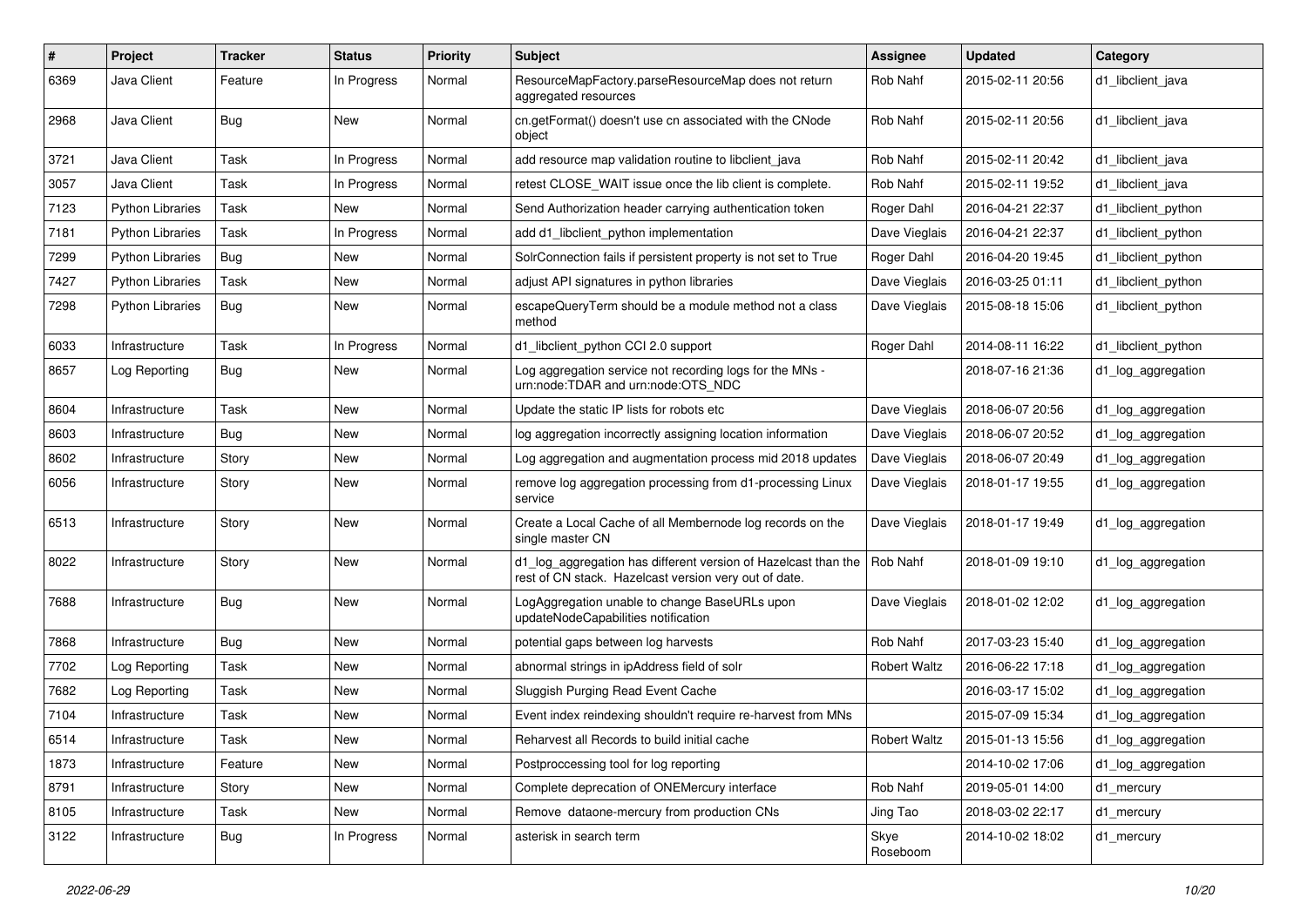| #    | Project        | <b>Tracker</b> | <b>Status</b> | <b>Priority</b> | <b>Subject</b>                                                                                                                  | Assignee            | <b>Updated</b>   | Category          |
|------|----------------|----------------|---------------|-----------------|---------------------------------------------------------------------------------------------------------------------------------|---------------------|------------------|-------------------|
| 3328 | Infrastructure | Task           | New           | Normal          | Enable a data preview from the search results page                                                                              | Chris Jones         | 2012-10-23 19:34 | d1 mercury        |
| 3099 | Infrastructure | Decision       | <b>New</b>    | Normal          | ONE-Mercury display of data set citation                                                                                        | Dave Vieglais       | 2012-07-23 21:24 | d1 mercury        |
| 1227 | Infrastructure | Task           | New           | Normal          | configure Hudson to build Mercury for deployment to a CN                                                                        | Dave Vieglais       | 2011-01-13 15:16 | d1 mercury        |
| 8155 | Infrastructure | Story          | In Progress   | Normal          | Ensure GMN fully supports the Package API                                                                                       | Roger Dahl          | 2018-01-17 18:43 | d1 mn GMN         |
| 2642 | Infrastructure | Task           | In Progress   | Normal          | Try installing GMN according to the setup instructions                                                                          | Andrew Pippin       | 2012-07-06 16:25 | d1 mn GMN         |
| 2035 | Infrastructure | Task           | New           | Normal          | Design nagios system for monitoring CN locations                                                                                | Nick Outin          | 2014-09-24 18:29 | d1 monitor        |
| 2492 | Infrastructure | Task           | New           | Normal          | Add status page for given {pid}                                                                                                 | Ben Leinfelder      | 2012-03-15 02:02 | d1 monitor        |
| 2169 | Infrastructure | Task           | In Progress   | Normal          | Design content and layout for status page                                                                                       | Dave Vieglais       | 2012-03-14 20:40 | d1 monitor        |
| 8860 | <b>CN REST</b> | <b>Bug</b>     | <b>New</b>    | Normal          | /token endpoint doesn't set a content-type and character<br>encoding                                                            |                     | 2020-02-29 01:00 | d1_portal         |
| 8724 | Infrastructure | Bug            | New           | Normal          | index out of bounds error in PortalCertificateManager                                                                           | Rob Nahf            | 2018-10-02 19:11 | d1_portal         |
| 8102 | Infrastructure | Task           | New           | Normal          | Upgrade postgresql jdbc jar file on Portal                                                                                      | Jing Tao            | 2017-06-02 20:53 | d1_portal         |
| 8364 | <b>CN REST</b> | Story          | In Progress   | Normal          | Ensure portal uses correct X509 certificates                                                                                    |                     | 2019-05-21 12:57 | d1 portal servlet |
| 8469 | <b>CN REST</b> | Task           | In Progress   | Normal          | evaluate if ORCID API will continue to work after 1.2 is<br>deprecated                                                          | Jing Tao            | 2018-03-22 16:54 | d1_portal_servlet |
| 8123 | Infrastructure | <b>Bug</b>     | Testing       | Normal          | portal hazelcast client should load config directly from xml                                                                    | Rob Nahf            | 2017-12-26 18:20 | d1 portal servlet |
| 8069 | Infrastructure | Bug            | <b>New</b>    | Normal          | Name from ORCID incorrectly parsed                                                                                              | Ben Leinfelder      | 2017-04-12 20:28 | d1 portal servlet |
| 7884 | Infrastructure | Task           | <b>New</b>    | Normal          | CN portal log is misconfigured                                                                                                  | Rob Nahf            | 2016-09-09 20:18 | d1 portal servlet |
| 8739 | Infrastructure | Task           | In Progress   | Normal          | Attempting to set ulimit results in error on UCSB systems                                                                       | Jing Tao            | 2018-11-08 15:10 | d1 process daemon |
| 8161 | Infrastructure | <b>Bug</b>     | New           | Normal          | d1-processing Out of Memory Error                                                                                               | Dave Vieglais       | 2018-02-20 16:19 | d1_process_daemon |
| 5321 | Infrastructure | Bug            | <b>New</b>    | Normal          | Multiple Hazelcast Client connections to same storage<br>instance                                                               | <b>Robert Waltz</b> | 2016-08-10 20:58 | d1 process daemon |
| 8856 | Infrastructure | Story          | <b>New</b>    | Normal          | Put the system metadata part ahead of the object part when<br>d1_client_python constructs the multipart                         |                     | 2019-11-22 18:31 | d1_python         |
| 8642 | Infrastructure | Bug            | New           | Normal          | Replication tasks apparently not deleted from backing store in<br>a timely fashion                                              | Dave Vieglais       | 2018-07-05 12:11 | d1_replication    |
| 8641 | Infrastructure | Bug            | <b>New</b>    | Normal          | Any change to SystemMetadata causes a new replication task<br>to be generated without consideration of the object replicability | Chris Jones         | 2018-07-04 12:28 | d1_replication    |
| 8640 | Infrastructure | Bug            | New           | Normal          | Replication includes "down" nodes as replication targets                                                                        | Chris Jones         | 2018-07-04 11:29 | d1 replication    |
| 8639 | Infrastructure | Story          | New           | Normal          | Replication performance is too slow to service demand                                                                           | Chris Jones         | 2018-07-04 11:18 | d1_replication    |
| 8162 | Infrastructure | Story          | New           | Normal          | Replication tasks can contain stale potential target nodes                                                                      | Rob Nahf            | 2018-03-02 21:47 | d1_replication    |
| 4463 | Infrastructure | Story          | In Progress   | Normal          | Incorporate Node Replication Policy into replication processing                                                                 | Rob Nahf            | 2018-01-17 20:03 | d1_replication    |
| 6377 | Infrastructure | Story          | In Progress   | Normal          | Review CNode initialization in ReplicationManager - it doesn't<br>use local CN reference                                        | Rob Nahf            | 2018-01-17 19:52 | d1_replication    |
| 8196 | Infrastructure | <b>Bug</b>     | New           | Normal          | Duplicated replicas in the system metadata                                                                                      | Jing Tao            | 2017-10-18 17:19 | d1_replication    |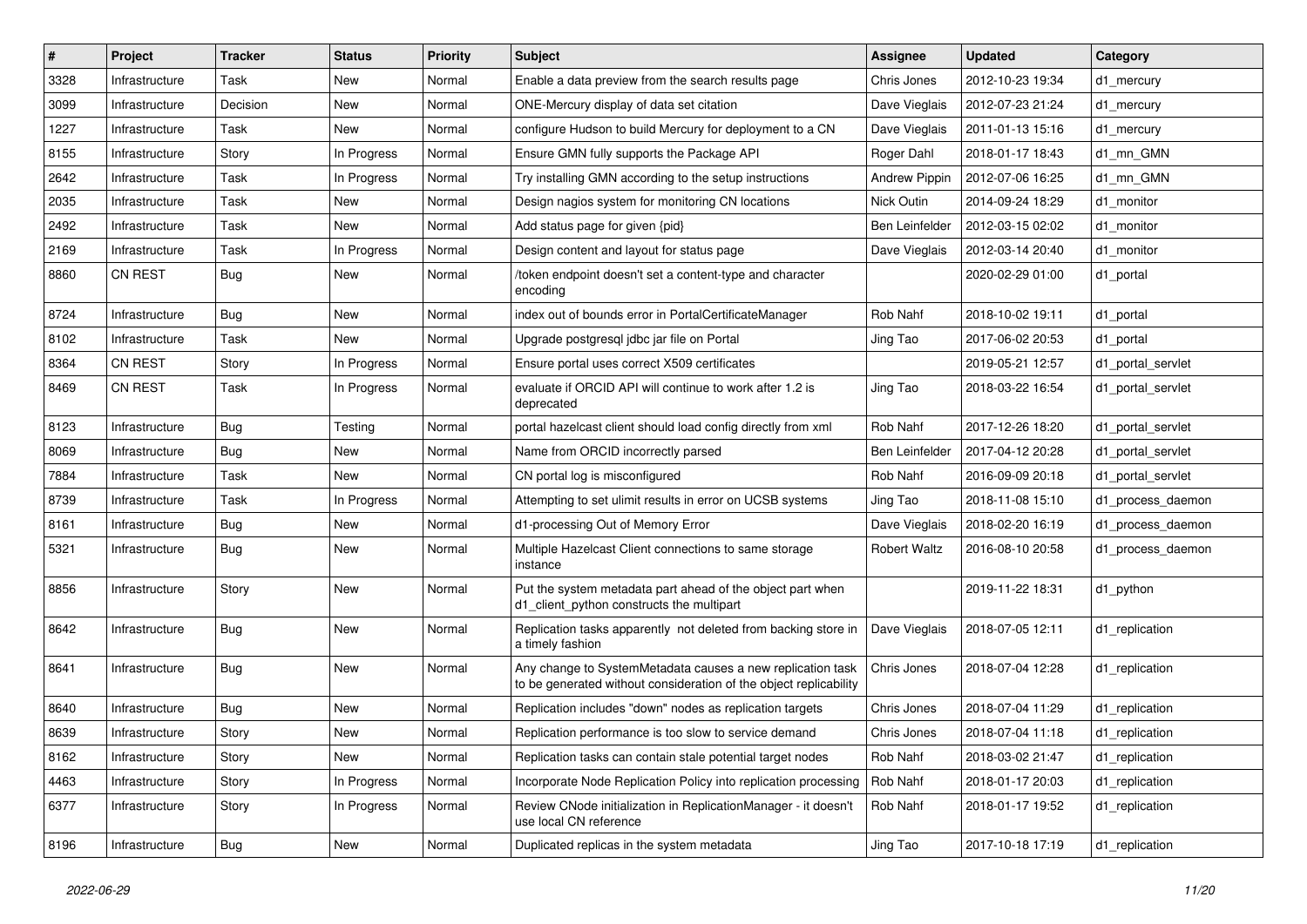| #    | Project        | <b>Tracker</b> | <b>Status</b> | <b>Priority</b> | Subject                                                                                                                     | <b>Assignee</b>     | <b>Updated</b>   | Category               |
|------|----------------|----------------|---------------|-----------------|-----------------------------------------------------------------------------------------------------------------------------|---------------------|------------------|------------------------|
| 6375 | Infrastructure | Task           | In Progress   | Normal          | Refactor out dependency on a working CN                                                                                     | Rob Nahf            | 2016-06-22 16:53 | d1 replication         |
| 6372 | Infrastructure | Task           | In Progress   | Normal          | rehabilitate ReplicationManager "unit" tests                                                                                | Rob Nahf            | 2016-06-22 16:53 | d1 replication         |
| 6378 | Infrastructure | Task           | Testing       | Normal          | code up the new strategy                                                                                                    | Rob Nahf            | 2016-06-22 16:53 | d1_replication         |
| 6376 | Infrastructure | Task           | New           | Normal          | test the new strategy against working ReplicationManager test                                                               | Rob Nahf            | 2016-06-22 16:53 | d1 replication         |
| 7178 | Infrastructure | Bug            | New           | Normal          | duplicate replica information on mn-demo-5                                                                                  | <b>Robert Waltz</b> | 2015-07-01 20:14 | d1 replication         |
| 4038 | Infrastructure | Feature        | New           | Normal          | change default replication implementation                                                                                   | Matthew Jones       | 2014-10-01 21:26 | d1 replication         |
| 2585 | Infrastructure | Task           | In Progress   | Normal          | Update Use Case 09                                                                                                          | Skye<br>Roseboom    | 2014-09-11 15:47 | d1 replication         |
| 8777 | <b>CN REST</b> | Task           | New           | Normal          | Configure CN to audit objects greater than 1GB                                                                              | Chris Jones         | 2019-03-13 20:50 | d1_replication_auditor |
| 8778 | <b>CN REST</b> | Task           | New           | Normal          | Ensure SystemMetadata replica auditing updates are saved<br>and broadcast                                                   | Chris Jones         | 2019-03-12 16:54 | d1 replication auditor |
| 8776 | CN REST        | Task           | New           | Normal          | Set valid replica status to completed                                                                                       | Chris Jones         | 2019-03-12 15:57 | d1_replication_auditor |
| 8756 | <b>CN REST</b> | Story          | New           | Normal          | Ensure replica auditor is effective                                                                                         | Chris Jones         | 2019-01-15 21:00 | d1 replication auditor |
| 8757 | CN REST        | Story          | New           | Normal          | Fix getChecksum() in MNAuditTask to use dynamic checksum<br>algorithms                                                      | Chris Jones         | 2019-01-14 19:48 | d1 replication auditor |
| 8582 | CN REST        | Story          | New           | Normal          | Replica Auditing service is throwing errors                                                                                 | Jing Tao            | 2019-01-14 16:40 | d1 replication auditor |
| 8108 | Infrastructure | Support        | New           | Normal          | Must determine the state of replication auditing for when<br>replicas on non-functioning MNs are still reported as complete | Dave Vieglais       | 2017-06-06 17:56 | d1_replication_auditor |
| 4188 | Infrastructure | Story          | In Progress   | Normal          | dataone Exception definition and implementation requires<br>clarification                                                   | Dave Vieglais       | 2018-01-17 20:05 | d1_schemas             |
| 4189 | Infrastructure | Task           | In Progress   | Normal          | Update dataoneErrors.xsd to match the documentation                                                                         | Dave Vieglais       | 2017-01-14 00:24 | d1_schemas             |
| 2827 | Infrastructure | Task           | In Progress   | Normal          | nesting groups requires schema change*                                                                                      | Dave Vieglais       | 2015-06-25 22:00 | d1 schemas             |
| 8864 | <b>CN REST</b> | Story          | New           | Normal          | Sychronization does not register authoritative replica entry<br>correctly                                                   | Jing Tao            | 2020-06-19 21:59 | d1_synchronization     |
| 8851 | Infrastructure | Story          | New           | Normal          | CN sends error doc with "pid" to v2 endpoint                                                                                | Jing Tao            | 2019-11-06 22:31 | d1_synchronization     |
| 8827 | Infrastructure | <b>Bug</b>     | New           | Normal          | synchronization doesn't update dateSystemMetadataModified<br>if that's the only field that changed                          | Rob Nahf            | 2019-07-11 21:26 | d1 synchronization     |
| 8783 | Infrastructure | Bug            | New           | Normal          | synchronization re-created 26k map entries in<br>SyncQueueFacade.nodeIdRoundRobin                                           | Rob Nahf            | 2019-04-02 20:10 | d1 synchronization     |
| 8737 | Infrastructure | Story          | New           | Normal          | Submitters and rights-holders with group permissions can't be<br>granted authorization when the sync process validates sid  | Jing Tao            | 2018-11-28 17:12 | d1_synchronization     |
| 8573 | Infrastructure | <b>Bug</b>     | In Progress   | Normal          | changing accessPolicies and rightHolders down the line of<br>series can cause improper sync failures                        | Rob Nahf            | 2018-05-03 21:52 | d1_synchronization     |
| 8514 | Infrastructure | Task           | New           | Normal          | deploy new Metacat / synchronization slows down because of<br>increased cn.create times                                     | Rob Nahf            | 2018-03-22 17:07 | d1_synchronization     |
| 8106 | Infrastructure | <b>Bug</b>     | Testing       | Normal          | Difficulty Distinguishing Between Different Kinds of Failed Sync<br>"Not Found" Error Messages                              | Rob Nahf            | 2018-02-20 16:57 | d1_synchronization     |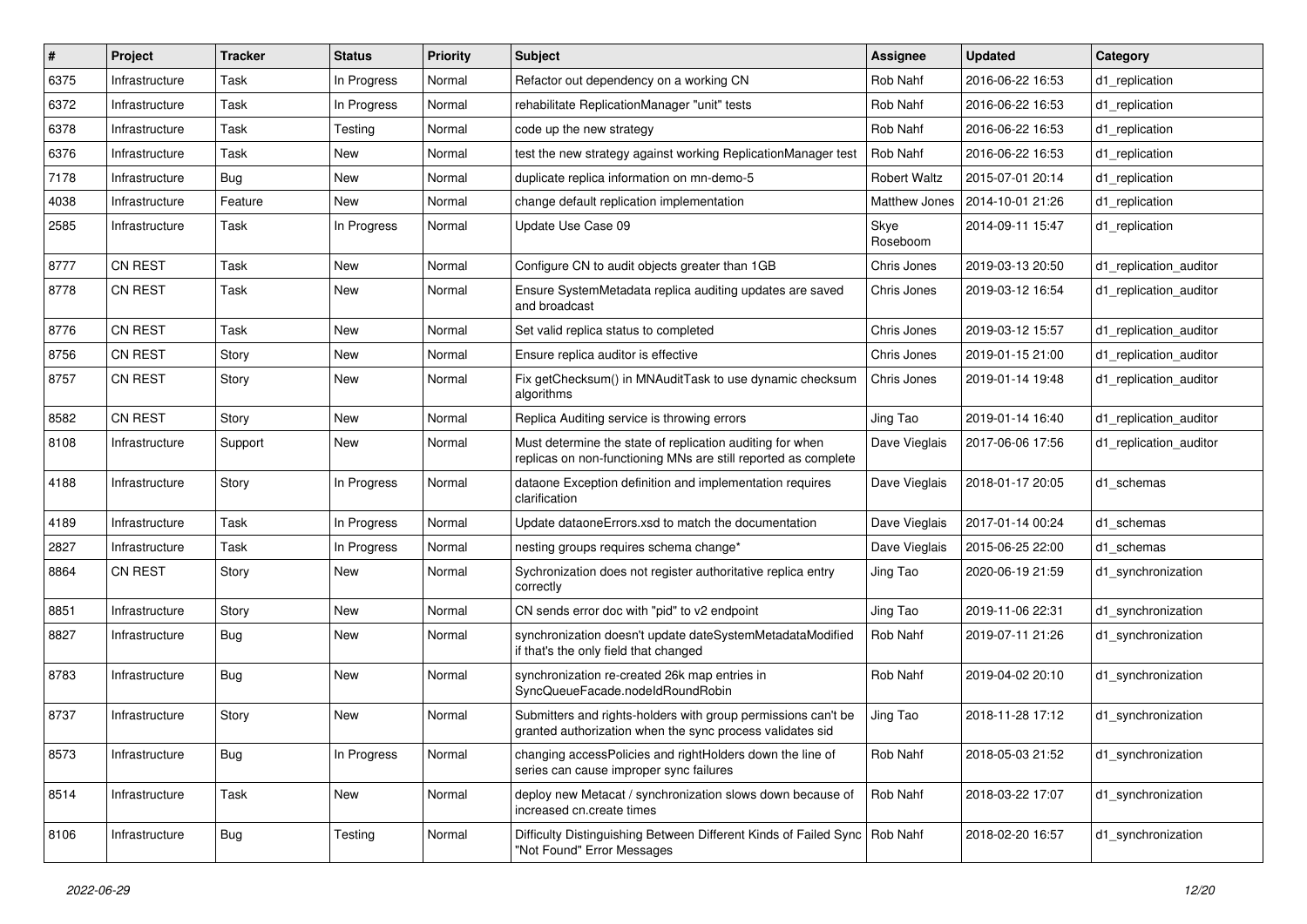| #    | Project        | <b>Tracker</b> | <b>Status</b> | <b>Priority</b> | <b>Subject</b>                                                                                  | <b>Assignee</b>     | <b>Updated</b>   | Category                |
|------|----------------|----------------|---------------|-----------------|-------------------------------------------------------------------------------------------------|---------------------|------------------|-------------------------|
| 2488 | Infrastructure | Story          | New           | Normal          | Changing the authoritativeMembernode will require all replica's<br>systemMetadata be updated    | Dave Vieglais       | 2018-01-17 20:39 | d1_synchronization      |
| 7716 | Infrastructure | Story          | In Progress   | Normal          | How to facilitate resubmission of sync Failures?                                                | Dave Vieglais       | 2018-01-17 19:22 | d1 synchronization      |
| 7889 | Infrastructure | Story          | New           | Normal          | Synchronization not happening when authoritativeMN is not<br>set correctly.                     | Rob Nahf            | 2018-01-17 19:01 | d1_synchronization      |
| 8036 | Infrastructure | Story          | New           | Normal          | synchronization should respond to various MN down<br>conditions to avoid syncFailures           | Rob Nahf            | 2018-01-17 18:55 | d1_synchronization      |
| 8038 | Infrastructure | Story          | In Progress   | Normal          | connect logging output to a log analysis tool                                                   | Dave Vieglais       | 2018-01-17 18:52 | d1_synchronization      |
| 8097 | Infrastructure | Story          | New           | Normal          | Metacat (storage) and d1-synchronize both have the code to<br>compute the checksum              | Jing Tao            | 2018-01-09 19:10 | d1 synchronization      |
| 7954 | Infrastructure | <b>Bug</b>     | New           | Normal          | SyncFailedTask:submitSynchronizationFailed does not provide<br>cert when connecting to MN       | Roger Dahl          | 2017-04-19 18:55 | d1_synchronization      |
| 7958 | Infrastructure | Task           | In Progress   | Normal          | CN sometimes sends invalid submitSynchronizationFailed<br>document to MN                        | Rob Nahf            | 2017-01-04 17:23 | d1_synchronization      |
| 7911 | <b>CN REST</b> | Task           | New           | Normal          | Synchronization allows invalid checksums, preventing<br>corrected sync                          |                     | 2016-10-17 15:58 | d1_synchronization      |
| 6070 | Infrastructure | <b>Bug</b>     | New           | Normal          | CNs missing GOA objects                                                                         | <b>Robert Waltz</b> | 2016-08-10 20:56 | d1 synchronization      |
| 7687 | <b>CN REST</b> | Bug            | New           | Normal          | Synchronization unable to change BaseURLs upon<br>updateNodeCapabilities notification           | Rob Nahf            | 2016-07-22 19:22 | d1 synchronization      |
| 6011 | Infrastructure | <b>Bug</b>     | New           | Normal          | Synchronization fails from max_syncobjectqueue_size                                             | <b>Robert Waltz</b> | 2016-01-05 17:52 | d1 synchronization      |
| 7161 | <b>CN REST</b> | Bug            | New           | Normal          | TERN object fails to be indexed by Solr, but successfully<br>synchronized                       |                     | 2015-06-05 18:04 | d1 synchronization      |
| 4098 | Infrastructure | Task           | New           | Normal          | Synchronization should allow valid replicas held by MNs to set<br>obsoletedBy and archive flags | Dave Vieglais       | 2014-07-31 22:23 | d1_synchronization      |
| 8053 | Infrastructure | Feature        | New           | Normal          | add funding award number to index                                                               | Peter<br>Slaughter  | 2019-03-04 19:36 | dataone-cn-index        |
| 8804 | Infrastructure | Task           | New           | Normal          | Add Idap backup config to cn os-core                                                            | Dave Vieglais       | 2019-05-21 12:32 | dataone-cn-os-core      |
| 8167 | Infrastructure | Story          | New           | Normal          | Enable postgres replication between Coordinating Nodes                                          | Monica Ihli         | 2018-01-09 19:10 | dataone-cn-os-core      |
| 8115 | Infrastructure | Bug            | New           | Normal          | LDAP logging is set to DEBUG on production CNs                                                  | Rob Nahf            | 2017-12-26 18:29 | dataone-cn-os-core      |
| 8091 | Infrastructure | Task           | In Progress   | Normal          | Mysterious sync failure of an eml object from the GOA node                                      | Jing Tao            | 2017-05-09 21:33 | dataone-cn-os-core      |
| 7699 | Infrastructure | <b>Bug</b>     | New           | Normal          | alter scripts that backup postgresql db                                                         |                     | 2017-05-09 17:33 | dataone-cn-os-core      |
| 8051 | Infrastructure | <b>Bug</b>     | In Progress   | Normal          | CORS-based CN calls fail using Internet Explorer on Windows   Chris Jones                       |                     | 2017-03-28 16:35 | dataone-cn-os-core      |
| 8857 | Infrastructure | Story          | New           | Normal          | D1Client.getCN() always get the production cn on the CN<br>Tomcat context                       | Jing Tao            | 2019-12-13 00:34 | dataone-cn-rest-service |
| 725  | Infrastructure | Story          | In Progress   | Normal          | Create Authentication and Access control design specifications                                  | Dave Vieglais       | 2018-01-17 20:52 | Documentation           |
| 3720 | Infrastructure | Story          | New           | Normal          | resource maps should be validated                                                               | Dave Vieglais       | 2018-01-17 20:17 | Documentation           |
| 5141 | Infrastructure | Story          | In Progress   | Normal          | Describe the mn.updateSystemMetadata behavior in use case<br>document                           | Dave Vieglais       | 2018-01-17 19:58 | Documentation           |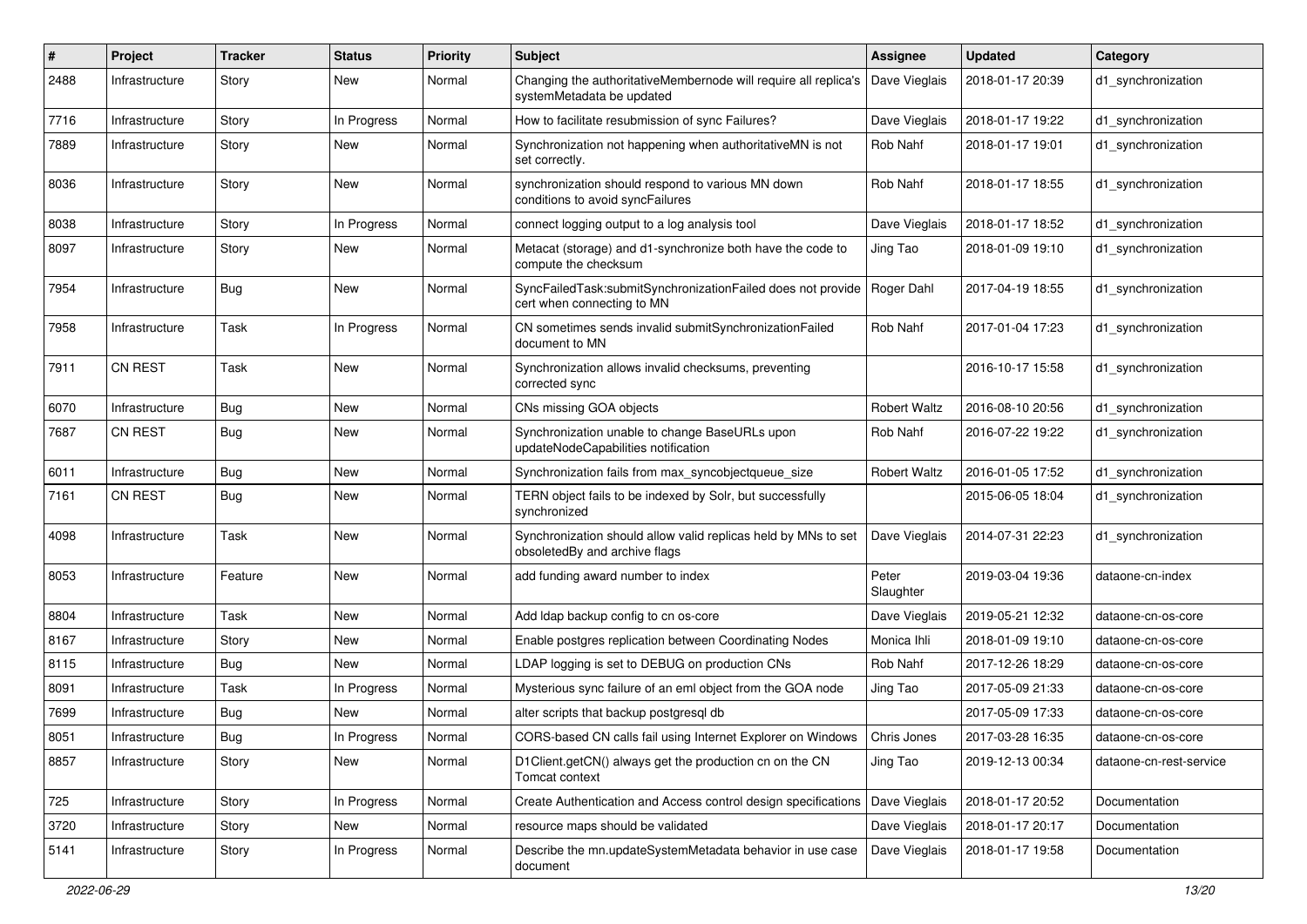| #    | Project        | <b>Tracker</b> | <b>Status</b> | <b>Priority</b> | <b>Subject</b>                                                                                | Assignee      | <b>Updated</b>   | Category      |
|------|----------------|----------------|---------------|-----------------|-----------------------------------------------------------------------------------------------|---------------|------------------|---------------|
| 6071 | Infrastructure | Story          | In Progress   | Normal          | Release Notes and documentation                                                               | Dave Vieglais | 2018-01-17 19:53 | Documentation |
| 7279 | Infrastructure | Task           | <b>New</b>    | Normal          | MN implementation documentation - need document<br>management solution                        | Dave Vieglais | 2015-07-28 22:24 | Documentation |
| 7176 | Infrastructure | Task           | New           | Normal          | Develop textual documentation for certificate management                                      | Dave Vieglais | 2015-06-10 01:33 | Documentation |
| 7177 | Infrastructure | Task           | New           | Normal          | Develop video documentation for certificate management                                        | Dave Vieglais | 2015-06-10 01:33 | Documentation |
| 6624 | Infrastructure | Task           | New           | Normal          | link Node Identity arch. spec. to OperationDocs Node Reg<br>page                              |               | 2014-11-21 20:29 | Documentation |
| 2540 | Infrastructure | Feature        | In Progress   | Normal          | add generateIdentifier() method to MNStorage API                                              | Dave Vieglais | 2014-10-02 17:54 | Documentation |
| 1986 | Infrastructure | Task           | New           | Normal          | Update UC04 to use correct CN method for determining if a<br>PID exists                       | Dave Vieglais | 2014-10-02 17:21 | Documentation |
| 1983 | Infrastructure | Task           | New           | Normal          | UC04 describes MNCore.ping() with discovery capability                                        | Dave Vieglais | 2014-10-02 17:21 | Documentation |
| 1961 | Infrastructure | Task           | New           | Normal          | Types.ErrorMessage - does not exist                                                           | Dave Vieglais | 2014-10-02 17:21 | Documentation |
| 3315 | Infrastructure | Task           | <b>New</b>    | Normal          | CNRead.query() - POST in addition to GET                                                      | Dave Vieglais | 2014-10-02 17:21 | Documentation |
| 3314 | Infrastructure | Task           | New           | Normal          | CNRead.getQueryEngineDescription() - REST URL                                                 | Dave Vieglais | 2014-10-02 17:21 | Documentation |
| 6167 | Infrastructure | Task           | New           | Normal          | Docs for CNRead.search() say "SOLR" in capital but actual<br>API expects "solr" in lower case | Dave Vieglais | 2014-10-02 17:21 | Documentation |
| 5531 | Infrastructure | Task           | Testing       | Normal          | Provide overview of replication process for MN implementors                                   | Matthew Jones | 2014-10-02 17:21 | Documentation |
| 2826 | Infrastructure | Task           | New           | Normal          | MNStorage.archive() - Permissions                                                             | Dave Vieglais | 2014-10-02 17:21 | Documentation |
| 2809 | Infrastructure | Task           | New           | Normal          | MNStorage.update() - Make behavior explicit                                                   | Dave Vieglais | 2014-10-02 17:21 | Documentation |
| 2810 | Infrastructure | Task           | New           | Normal          | setReplicationStatus() example rwt state transition is incorrect                              | Dave Vieglais | 2014-10-02 17:21 | Documentation |
| 4102 | Infrastructure | Task           | New           | Normal          | Add expiration policy for CNCore.reserveldentifier()                                          | Dave Vieglais | 2014-10-02 17:21 | Documentation |
| 2794 | Infrastructure | Task           | New           | Normal          | Exceptions: Remove unsupported exception serializations and<br>add "header serialization"     | Dave Vieglais | 2014-10-02 17:21 | Documentation |
| 2793 | Infrastructure | Task           | New           | Normal          | MNRead.describe() - Document special requirement of<br>returning D1 exceptions in header      | Dave Vieglais | 2014-10-02 17:21 | Documentation |
| 2660 | Infrastructure | Task           | <b>New</b>    | Normal          | Deciding on a key size for D1 certs                                                           | Dave Vieglais | 2014-10-02 17:21 | Documentation |
| 2646 | Infrastructure | Task           | New           | Normal          | MNReplication.getReplica() - Add information about<br>CNReplication.isNodeAuthorized()        | Dave Vieglais | 2014-10-02 17:21 | Documentation |
| 2508 | Infrastructure | Task           | New           | Normal          | MNStorage.delete(), MNStorage.update() - Action must be<br>denied for replicas.               | Dave Vieglais | 2014-10-02 17:21 | Documentation |
| 2475 | Infrastructure | Task           | New           | Normal          | CNReplication.setReplicationStatus() - How to represent null                                  | Dave Vieglais | 2014-10-02 17:21 | Documentation |
| 3807 | Infrastructure | Task           | New           | Normal          | Add documentation for Types.QueryEngineDescription                                            | Dave Vieglais | 2014-10-02 17:21 | Documentation |
| 2466 | Infrastructure | Task           | New           | Normal          | Authentication - Remove references to Principal                                               | Dave Vieglais | 2014-10-02 17:21 | Documentation |
| 2465 | Infrastructure | Task           | New           | Normal          | Authentication - Remove TODO about selecting format for<br>principal name                     | Dave Vieglais | 2014-10-02 17:21 | Documentation |
| 2464 | Infrastructure | Task           | New           | Normal          | Authentication - no space after comma in subjects                                             | Dave Vieglais | 2014-10-02 17:21 | Documentation |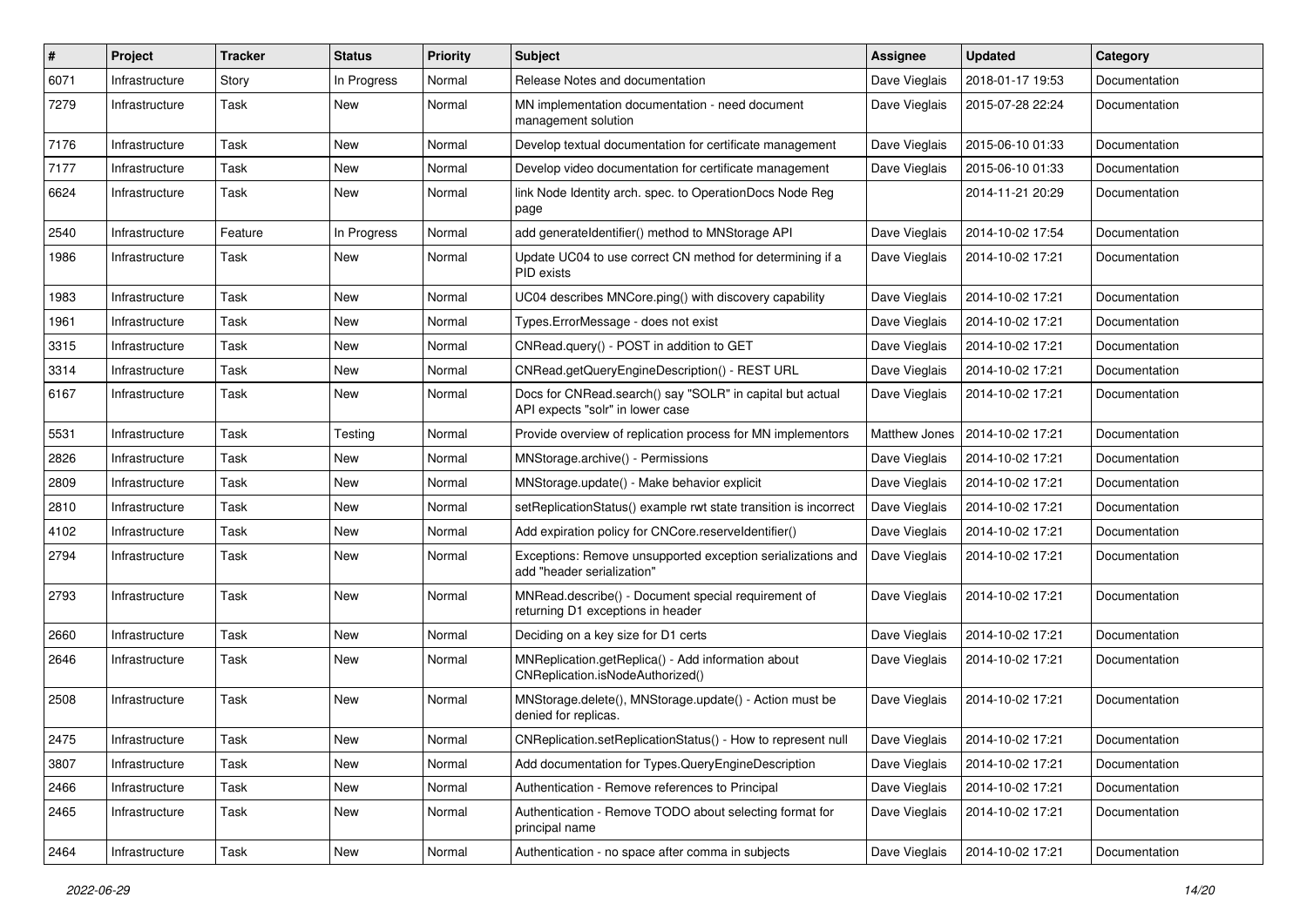| #    | Project        | <b>Tracker</b> | <b>Status</b> | <b>Priority</b> | <b>Subject</b>                                                                                             | Assignee              | <b>Updated</b>   | Category                |
|------|----------------|----------------|---------------|-----------------|------------------------------------------------------------------------------------------------------------|-----------------------|------------------|-------------------------|
| 2394 | Infrastructure | Task           | New           | Normal          | CNRead.search() - solr / SOLR                                                                              | Dave Vieglais         | 2014-10-02 17:21 | Documentation           |
| 2342 | Infrastructure | Task           | <b>New</b>    | Normal          | CNCore.reserveldentifier() - Update REST description                                                       | Dave Vieglais         | 2014-10-02 17:21 | Documentation           |
| 2227 | Infrastructure | Task           | New           | Normal          | Specify valid mimetypes for responses                                                                      | Dave Vieglais         | 2014-10-02 17:21 | Documentation           |
| 2172 | Infrastructure | Task           | New           | Normal          | Types.DateTime: Example serialization without TZ designator                                                | Dave Vieglais         | 2014-10-02 17:21 | Documentation           |
| 3598 | Infrastructure | Task           | New           | Normal          | Node document subject description is a bit unclear                                                         | Dave Vieglais         | 2014-10-02 17:21 | Documentation           |
| 2142 | Infrastructure | Task           | New           | Normal          | MNReplication.getReplica() - include PID in signature                                                      | Dave Vieglais         | 2014-10-02 17:21 | Documentation           |
| 2123 | Infrastructure | Task           | New           | Normal          | Description of serialVersion                                                                               | Dave Vieglais         | 2014-10-02 17:21 | Documentation           |
| 2054 | Infrastructure | Task           | New           | Normal          | CNReplication.setReplicationPolicy(),<br>updateReplicationMetadata()                                       | Dave Vieglais         | 2014-10-02 17:21 | Documentation           |
| 2083 | Infrastructure | Task           | New           | Normal          | Split the CN API into public and private sections                                                          | Dave Vieglais         | 2014-10-02 17:21 | Documentation           |
| 1502 | Infrastructure | Task           | New           | Normal          | Fix hierarchy of permission levels.                                                                        | Matthew Jones         | 2014-10-01 20:47 | Documentation           |
| 1467 | Infrastructure | Task           | In Progress   | Normal          | Complete d1_schema changes for Authz and Authn.                                                            | Matthew Jones         | 2014-10-01 20:47 | Documentation           |
| 6069 | Infrastructure | Story          | New           | Normal          | open ask.dataone.org sign-in to community                                                                  | Dave Vieglais         | 2014-10-01 20:39 | Documentation           |
| 4190 | Infrastructure | Task           | New           | Normal          | Update architecture docs to import dataoneErrors.xsd                                                       | Dave Vieglais         | 2014-09-24 18:28 | Documentation           |
| 3881 | Infrastructure | Task           | New           | Normal          | 4.2.1.4 Definition of Verified User Lacking                                                                | Dave Vieglais         | 2014-09-24 18:27 | Documentation           |
| 3332 | Infrastructure | Task           | In Progress   | Normal          | Revise use cases and add sample code                                                                       | Dave Vieglais         | 2014-09-24 18:27 | Documentation           |
| 3063 | Infrastructure | Task           | New           | Normal          | Change Mutability of Metadata documentation                                                                | Dave Vieglais         | 2014-09-24 18:27 | Documentation           |
| 2688 | Infrastructure | Task           | New           | Normal          | Develop guidelines for how Subject entries are handled -<br>creation, normalization, comparison            | Dave Vieglais         | 2014-09-24 18:27 | Documentation           |
| 3728 | Infrastructure | Task           | New           | Normal          | Update and augment architecture use cases to describe<br>processes for property changes on system metadata | Dave Vieglais         | 2014-09-24 18:27 | Documentation           |
| 3901 | Infrastructure | Task           | New           | Normal          | Review Mozilla Persona as an alternative for identity<br>management                                        | Dave Vieglais         | 2013-08-09 11:57 | Documentation           |
| 3468 | Infrastructure | Task           | New           | Normal          | Explore how CN.listObject can effectively use<br>auto-incremented key                                      | <b>Ben Leinfelder</b> | 2013-01-08 18:35 | Documentation           |
| 3438 | Infrastructure | Task           | New           | Normal          | Evaluate utility of schema.org                                                                             |                       | 2012-12-21 16:15 | Documentation           |
| 2051 | Infrastructure | Task           | New           | Normal          | Use subject instead of NodeRef                                                                             |                       | 2011-11-23 18:11 | Documentation           |
| 1035 | Infrastructure | Task           | In Progress   | Normal          | Develop reference architecture documents                                                                   | <b>Bruce Wilson</b>   | 2011-03-03 19:26 | Documentation           |
| 6062 | Infrastructure | Bug            | In Progress   | Normal          | Jenkins not cascading builds in trunk                                                                      | <b>Robert Waltz</b>   | 2016-08-10 20:56 | Environment.Development |
| 6542 | Infrastructure | Bug            | <b>New</b>    | Normal          | Unable to add metadata document on mndemo8                                                                 |                       | 2014-10-30 16:30 | Environment.Development |
| 2411 | Infrastructure | <b>Bug</b>     | In Progress   | Normal          | knb MNs and CNs allow self-signed certificates to connect                                                  | Chris Jones           | 2014-10-01 22:22 | Environment.Development |
| 6067 | Infrastructure | Decision       | New           | Normal          | Should we configure Dependency Analyzer Plugin in Jenkins?                                                 | <b>Robert Waltz</b>   | 2014-08-22 03:58 | Environment.Development |
| 7605 | Infrastructure | Story          | New           | Normal          | MemberNodes not authorizing CN to harvest log records                                                      | Dave Vieglais         | 2018-01-17 19:33 | Environment.Production  |
| 7607 | Infrastructure | Task           | New           | Normal          | LTER_EUROPE refuses the production CN from harvesting<br>log records                                       | Laura Moyers          | 2016-06-09 16:34 | Environment.Production  |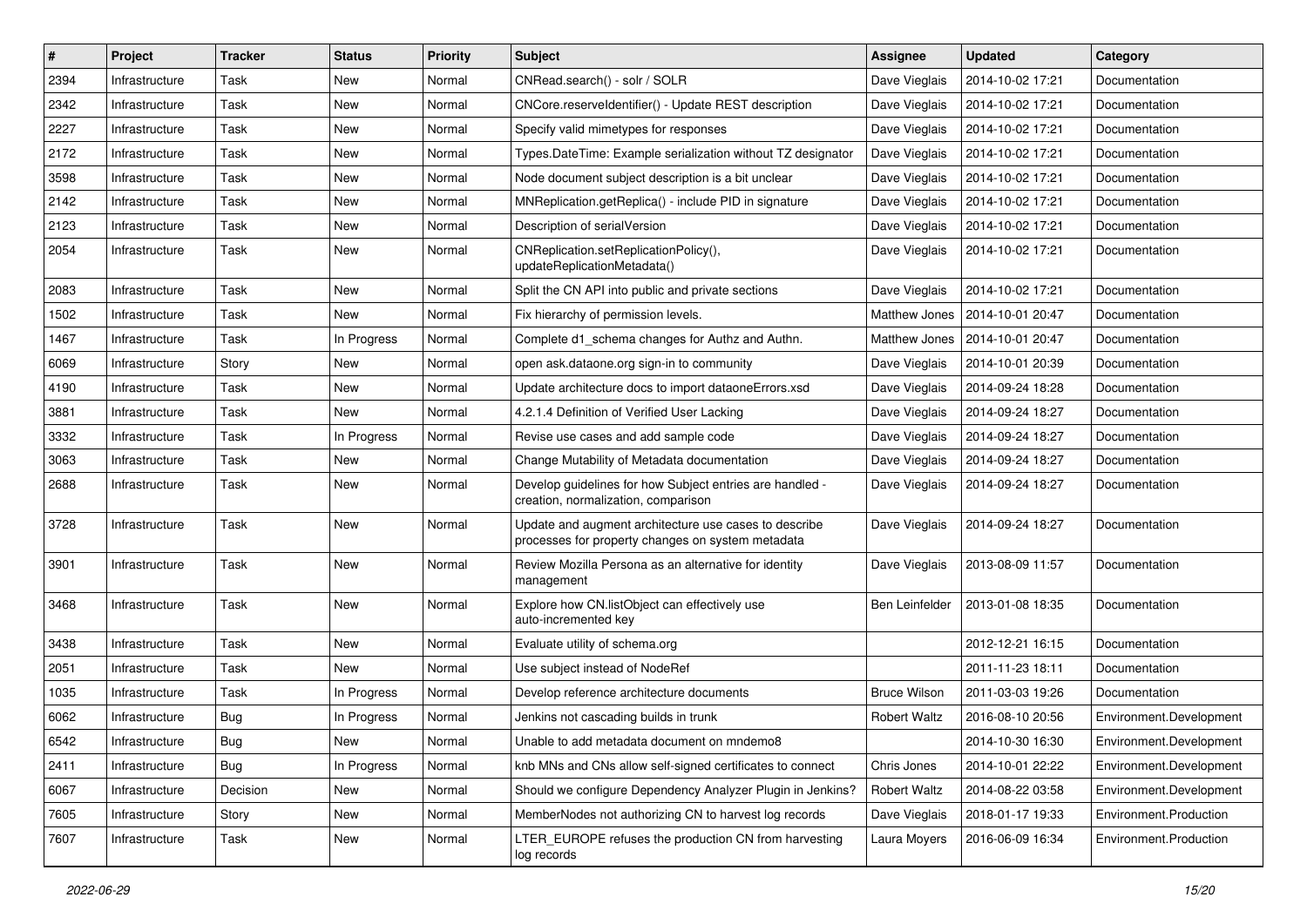| #    | Project        | <b>Tracker</b> | <b>Status</b> | <b>Priority</b> | <b>Subject</b>                                                                                               | <b>Assignee</b>      | <b>Updated</b>   | Category               |
|------|----------------|----------------|---------------|-----------------|--------------------------------------------------------------------------------------------------------------|----------------------|------------------|------------------------|
| 7712 | Infrastructure | Story          | New           | Normal          | Sanparks fails during LogAggregation                                                                         | Laura Moyers         | 2016-04-06 16:43 | Environment.Production |
| 7606 | Infrastructure | Task           | In Progress   | Normal          | NRDC does not trust the CN certificate for log harvesting                                                    | Laura Moyers         | 2016-04-06 16:14 | Environment.Production |
| 7641 | Infrastructure | Task           | New           | Normal          | contact ONEShare                                                                                             | Laura Moyers         | 2016-02-12 16:40 | Environment.Production |
| 7640 | Infrastructure | Story          | New           | Normal          | <b>ONEShare failing with ServiceFailure</b>                                                                  | Laura Moyers         | 2016-02-12 16:39 | Environment.Production |
| 7612 | Infrastructure | Task           | In Progress   | Normal          | <b>Contact ORNLDAAC</b>                                                                                      | Laura Moyers         | 2016-02-11 18:02 | Environment.Production |
| 7611 | Infrastructure | Story          | New           | Normal          | ORNLDAAC fails during log aggregation                                                                        | Laura Moyers         | 2016-01-26 16:39 | Environment.Production |
| 5498 | Infrastructure | Task           | New           | Normal          | Determine the cause of the Jun2014 cn-orc-1 out of memory<br>issue                                           | Michael<br>Campfield | 2014-10-31 19:11 | Environment.Production |
| 3880 | Infrastructure | Task           | <b>New</b>    | Normal          | 4.2.1.3 CILogon Extension Not Documented                                                                     |                      | 2014-09-24 18:27 | Environment.Production |
| 3879 | Infrastructure | Task           | New           | Normal          | 4.2.1.2 Missing Policies and Expectations                                                                    |                      | 2014-09-24 18:27 | Environment.Production |
| 4719 | Infrastructure | Task           | In Progress   | Normal          | Replace CN client certificate                                                                                | Chris Jones          | 2014-09-24 18:14 | Environment.Production |
| 4716 | Infrastructure | Task           | In Progress   | Normal          | refresh client certificate for urn:node:DRYAD                                                                | Chris Jones          | 2014-09-24 18:14 | Environment.Production |
| 4714 | Infrastructure | Task           | In Progress   | Normal          | Refresh client certificate for MN urn:node:TFRI                                                              | Chris Jones          | 2014-09-24 18:14 | Environment.Production |
| 5136 | Infrastructure | Task           | New           | Normal          | Change DNS seetings on all DataONE VMs                                                                       | Chris Jones          | 2014-05-08 03:16 | Environment.Production |
| 4200 | Infrastructure | Task           | New           | Normal          | Update replication.properties with metacat database password<br>after upgrade before starting process daemon | Chris Jones          | 2013-12-11 20:34 | Environment.Production |
| 3864 | Infrastructure | Task           | In Progress   | Normal          | Release CCI 1.2.1 Features                                                                                   | Chris Jones          | 2013-09-12 20:04 | Environment.Production |
| 3610 | Infrastructure | Task           | In Progress   | Normal          | Include ESRI-specific FGDC metadata schema in object<br>format list                                          | Chris Jones          | 2013-07-03 00:23 | Environment.Production |
| 3612 | Infrastructure | Task           | New           | Normal          | CN SystemMetadata has incomplete obsoletedBy information                                                     | Ben Leinfelder       | 2013-03-08 17:43 | Environment.Production |
| 3625 | Infrastructure | Task           | <b>New</b>    | Normal          | Update existing SANParks doctype="metadata" objects to new<br>ESRI/FGDC objectFormatId                       | Ben Leinfelder       | 2013-02-27 23:44 | Environment.Production |
| 3512 | Infrastructure | Task           | New           | Normal          | Issue production client certificates for<br>mn-{ucsb orc unm}-2.dataone.org replica target nodes             | Dave Vieglais        | 2013-01-23 16:34 | Environment.Production |
| 6706 | Infrastructure | Task           | New           | Normal          | CN-SANDBOX initiated synchronization with mnTestLTER<br>before node was "approved"                           | <b>Robert Waltz</b>  | 2015-10-09 17:38 | Environment.Sandbox    |
| 7666 | Infrastructure | Bug            | New           | Normal          | mnTestMPC repeating attempts to set replica status to FAILED                                                 | Laura Moyers         | 2016-02-25 21:44 | Environment.Stage1     |
| 4246 | Infrastructure | Task           | In Progress   | Normal          | Determine why cn-stage-ucsb-1 LDAP syncrepl is failing                                                       | Michael<br>Campfield | 2014-10-31 17:42 | Environment.Stage1     |
| 6761 | Infrastructure | Task           | <b>New</b>    | Normal          | unregister extraneous nodes in STAGE-2                                                                       |                      | 2015-01-14 00:49 | Environment.Stage2     |
| 6543 | Infrastructure | Story          | New           | Normal          | Support RIF-CS metadata standard                                                                             | Dave Vieglais        | 2018-01-17 19:46 | Format ID              |
| 6883 | Infrastructure | Story          | New           | Normal          | support for ESRI Shapefile object format                                                                     |                      | 2018-01-17 19:40 | Format ID              |
| 6877 | Infrastructure | Task           | New           | Normal          | Support for ISO 19115 metadata standard                                                                      |                      | 2015-03-10 18:08 | Format ID              |
| 6876 | Infrastructure | Task           | New           | Normal          | Support for ISO 19139 metadata standard                                                                      |                      | 2015-03-10 17:27 | Format ID              |
| 2031 | Infrastructure | Task           | New           | Normal          | Document the structure and interconnections of VM host<br>hardware at UCSB                                   | Nick Outin           | 2014-09-24 18:29 | Hardware               |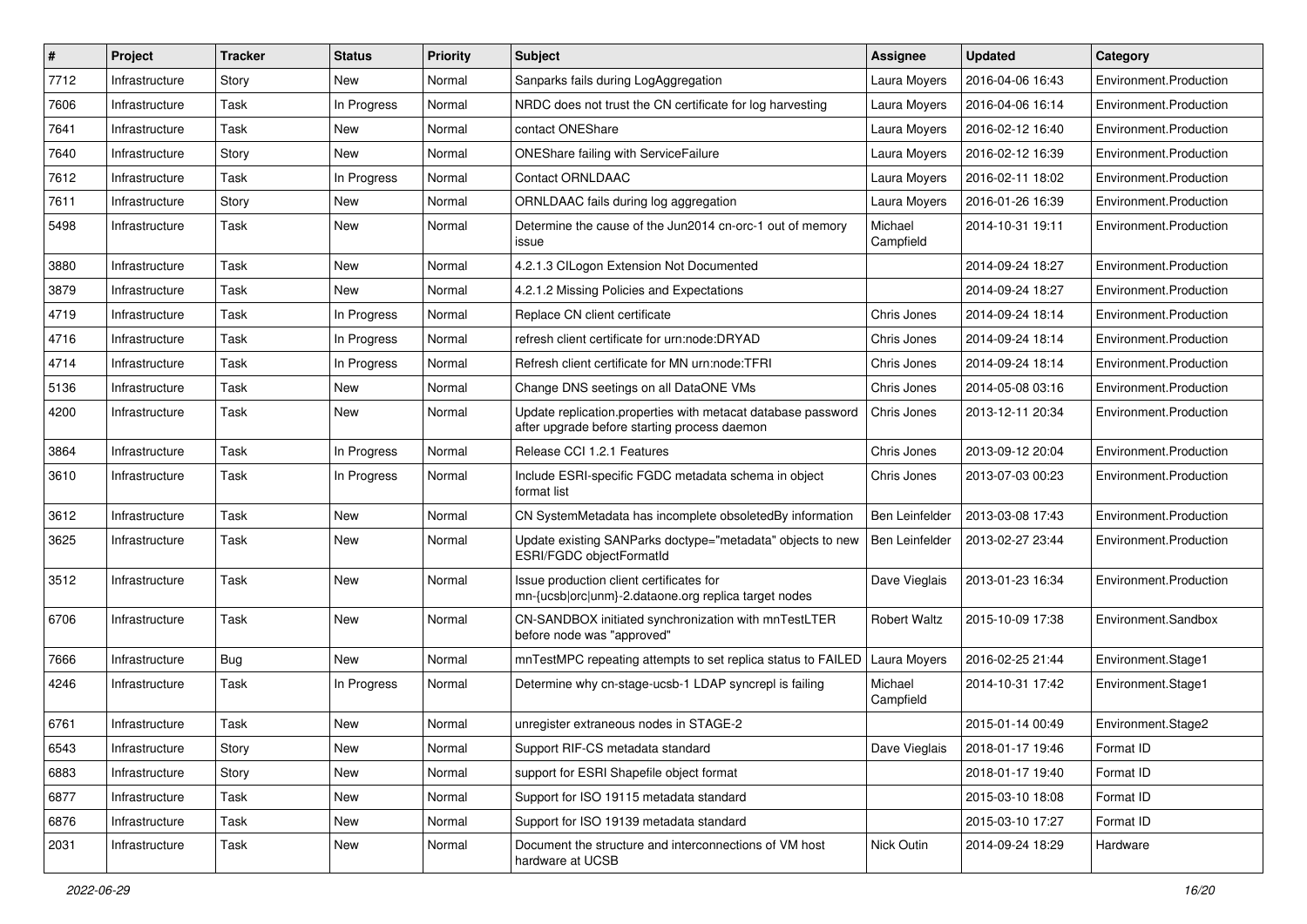| #    | Project        | <b>Tracker</b> | <b>Status</b> | <b>Priority</b> | <b>Subject</b>                                                                                            | <b>Assignee</b>    | <b>Updated</b>   | Category   |
|------|----------------|----------------|---------------|-----------------|-----------------------------------------------------------------------------------------------------------|--------------------|------------------|------------|
| 2030 | Infrastructure | Task           | New           | Normal          | Document the structure and interconnections of VM host<br>hardware at UNM                                 | Dave Vieglais      | 2014-09-24 18:29 | Hardware   |
| 6367 | Infrastructure | Task           | New           | Normal          | Update drive firmware on P2-1 UCSB SAN Array                                                              | Nick Outin         | 2014-09-08 20:19 | Hardware   |
| 5988 | Infrastructure | Task           | New           | Normal          | Determine cause of Idap "server not responding" errors<br>between prod CNs                                | Jing Tao           | 2014-07-22 23:18 | Hardware   |
| 2033 | Infrastructure | Task           | New           | Normal          | Document hardware / CN administrators and their contact info                                              | Dave Vieglais      | 2014-09-24 18:29 | Management |
| 2029 | Infrastructure | Task           | New           | Normal          | Document VM specifications for replication MNs                                                            | Dave Vieglais      | 2014-09-24 18:29 | Management |
| 2028 | Infrastructure | Task           | New           | Normal          | Document VM specifications for CNs                                                                        | Dave Vieglais      | 2014-09-24 18:29 | Management |
| 4192 | Infrastructure | Task           | In Progress   | Normal          | Notify MN implementations of the discrepancy in exception<br>definition                                   | Dave Vieglais      | 2014-09-24 18:28 | Management |
| 8734 | Infrastructure | Story          | New           | Normal          | Hazelcast shutdown tied to out of memory exception!                                                       | Rob Nahf           | 2018-10-18 16:55 | Metacat    |
| 8380 | Infrastructure | Bug            | New           | Normal          | MN update method doesn't check if the authoritativeMN is null<br>on the system metadata of the new object | Jing Tao           | 2018-03-02 21:53 | Metacat    |
| 8379 | Infrastructure | <b>Bug</b>     | New           | Normal          | remove or improve AuthLdap.getGroups logging statement                                                    | Jing Tao           | 2018-02-27 16:51 | Metacat    |
| 8224 | Infrastructure | Task           | New           | Normal          | metacat not promoting node token privs for solr                                                           | Jing Tao           | 2017-12-04 19:33 | Metacat    |
| 8184 | Infrastructure | Feature        | New           | Normal          | a feature indicates to restart tomcat when hazelcast client died                                          | Jing Tao           | 2017-09-14 19:14 | Metacat    |
| 8104 | Infrastructure | Task           | New           | Normal          | Upgrade postgresql jdbc jar file on Metacat                                                               | Jing Tao           | 2017-06-02 20:58 | Metacat    |
| 7876 | Infrastructure | Feature        | New           | Normal          | Create a new admin page for Metacat admins to register<br>schemas                                         | Jing Tao           | 2016-12-21 09:11 | Metacat    |
| 7825 | Infrastructure | Bug            | New           | Normal          | Hazelcast service stops working after a while                                                             | Jing Tao           | 2016-06-07 18:53 | Metacat    |
| 7466 | Infrastructure | Task           | In Progress   | Normal          | Some objects not accessible on the CN via REST API                                                        | Chris Jones        | 2015-11-05 16:11 | Metacat    |
| 3700 | Infrastructure | Bug            | New           | Normal          | MNodeService.replicate will not request new object if existing<br>on MN                                   | Chris Jones        | 2015-01-06 19:43 | Metacat    |
| 3488 | Infrastructure | Task           | New           | Normal          | Create custom merge policy to support managing<br>data/information inconsistency                          | Chris Jones        | 2014-03-14 17:27 | Metacat    |
| 3626 | Infrastructure | Task           | New           | Normal          | Metacat should use correct object format for ESRI profile<br>metadata                                     | Ben Leinfelder     | 2013-02-27 23:56 | Metacat    |
| 3616 | Infrastructure | Task           | New           | Normal          | Enable ServiceMethodRestriction support in Metacat                                                        | Chris Jones        | 2013-02-27 16:28 | Metacat    |
| 3419 | Infrastructure | Task           | In Progress   | Normal          | CNRead.describe() does not return Content-Length header                                                   | Chris Jones        | 2013-02-21 18:41 | Metacat    |
| 3465 | Infrastructure | Task           | New           | Normal          | Improve Metacat listObject slicing                                                                        | Ben Leinfelder     | 2013-01-08 18:54 | Metacat    |
| 3467 | Infrastructure | Task           | New           | Normal          | MN.listObject should use auto-incremented key                                                             | Ben Leinfelder     | 2013-01-08 18:31 | Metacat    |
| 3357 | Infrastructure | Task           | New           | Normal          | Address ISet iterator bug that only iterates over a subset of the<br>ISet                                 | Ben Leinfelder     | 2012-12-12 16:54 | Metacat    |
| 3175 | Infrastructure | Task           | New           | Normal          | Include dataoneTypes.xsd in Metacat registered schemas                                                    | Chris Jones        | 2012-10-05 14:23 | Metacat    |
| 1225 | Infrastructure | Task           | New           | Normal          | Configure Hudson Metacat build                                                                            |                    | 2011-01-13 14:41 | Metacat    |
| 7754 | Search UI      | Story          | In Progress   | Normal          | Support for XSL transform of various metadata formats                                                     | <b>Bryce Mecum</b> | 2018-05-17 14:18 | MetacatUI  |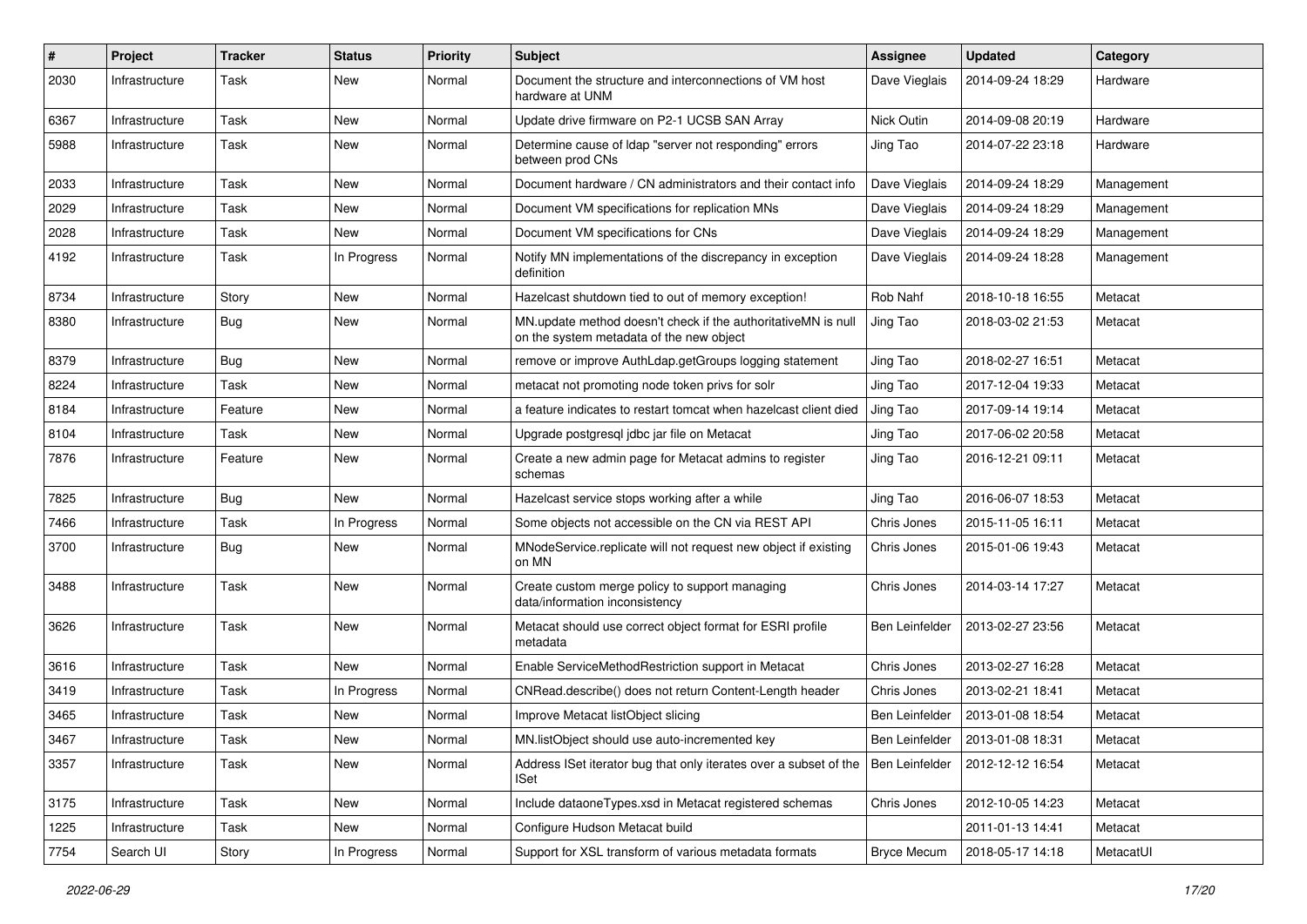| #    | Project        | <b>Tracker</b> | <b>Status</b> | <b>Priority</b> | <b>Subject</b>                                                                                                | Assignee           | <b>Updated</b>   | Category                  |
|------|----------------|----------------|---------------|-----------------|---------------------------------------------------------------------------------------------------------------|--------------------|------------------|---------------------------|
| 7498 | Search UI      | Task           | In Progress   | Normal          | Search UI deployments need to be automated                                                                    | Chris Jones        | 2015-11-21 00:36 | MetacatUI                 |
| 4051 | Infrastructure | Feature        | <b>New</b>    | Normal          | MN Stack supporting Fedora Commons                                                                            |                    | 2014-10-02 21:39 | mn.Fedora                 |
| 3067 | Infrastructure | Task           | New           | Normal          | Old DAAC PIDs to archive                                                                                      | Dave Vieglais      | 2013-01-02 14:14 | mn.Mercury                |
| 2594 | Infrastructure | Task           | New           | Normal          | Prepare a Mercury MN overview for the workshop                                                                | Giri<br>Palanisamy | 2012-04-09 22:59 | mn.Mercury                |
| 3596 | Infrastructure | Task           | New           | Normal          | Fix Merritt Repository resource map typing of triple objects                                                  | John Kunze         | 2013-02-19 02:27 | mn.Merritt                |
| 4053 | Infrastructure | Task           | In Progress   | Normal          | Architect OPeNDAP MN                                                                                          | Dave Vieglais      | 2013-10-06 20:11 | mn.OPeNDAP                |
| 4052 | Infrastructure | Story          | In Progress   | Normal          | <b>OPeNDAP MN Story</b>                                                                                       |                    | 2013-10-06 20:07 | mn.OPeNDAP                |
| 3591 | Infrastructure | Story          | In Progress   | Normal          | Content consistency checks for new member nodes                                                               | Rob Nahf           | 2018-01-17 20:23 | MNWebChecker              |
| 6395 | Infrastructure | Story          | In Progress   | Normal          | Menber Node testers are stuck when the MNWebTester hangs<br>crashes /                                         | Rob Nahf           | 2018-01-17 19:51 | MNWebChecker              |
| 3924 | Infrastructure | Task           | New           | Normal          | Pids in ObjectList should be the same as pids in the<br>systemMetadata Map                                    | Rob Nahf           | 2014-10-01 22:04 | MNWebChecker              |
| 3925 | Infrastructure | Task           | New           | Normal          | navigate through the ResourceMap confirm existence of<br>identifiers on the MN                                | Rob Nahf           | 2014-10-01 22:04 | MNWebChecker              |
| 6398 | Infrastructure | Task           | New           | Normal          | update MNWebTest operations docs                                                                              | Rob Nahf           | 2014-10-01 20:34 | MNWebChecker              |
| 6396 | Infrastructure | Task           | In Progress   | Normal          | embed jetty server in d1_integration to run WebTests locally                                                  | Rob Nahf           | 2014-10-01 20:34 | MNWebChecker              |
| 6478 | Infrastructure | Task           | <b>New</b>    | Normal          | move mncheck VM to a different VMhost                                                                         | Dave Vieglais      | 2014-10-01 20:34 | MNWebChecker              |
| 6399 | Infrastructure | Task           | New           | Normal          | set up release practice for the MNWebTester .war                                                              | Rob Nahf           | 2014-10-01 20:34 | MNWebChecker              |
| 6397 | Infrastructure | Task           | New           | Normal          | test that it works from standalone .war                                                                       | Rob Nahf           | 2014-10-01 20:34 | MNWebChecker              |
| 3577 | Infrastructure | Task           | <b>New</b>    | Normal          | Confusing message about "Ignored Tests present".                                                              | Rob Nahf           | 2013-02-14 22:36 | MNWebChecker              |
| 3076 | Infrastructure | Task           | New           | Normal          | Allow user to specify Morpho storage directory                                                                |                    | 2013-03-02 05:29 | Morpho                    |
| 3082 | Infrastructure | Task           | <b>New</b>    | Normal          | Morpho should not rely on CN for any critical features                                                        |                    | 2013-03-02 05:26 | Morpho                    |
| 6392 | Infrastructure | Decision       | New           | Normal          | CN getChecksum REST API design review                                                                         | Dave Vieglais      | 2014-09-18 17:09 | Requirement               |
| 8366 | Infrastructure | Story          | New           | Normal          | Migrate jenkins continuous integration from UNM to UCSB                                                       | Dave Vieglais      | 2019-01-22 19:26 | <b>Support Operations</b> |
| 8367 | Infrastructure | Story          | New           | Normal          | Duplicate jenkins jobs from UNM to UCSB                                                                       | Dave Vieglais      | 2019-01-22 19:25 | <b>Support Operations</b> |
| 8368 | Infrastructure | Story          | New           | Normal          | Update backup strategy for jenkins job configurations to<br>subversion                                        | Dave Vieglais      | 2019-01-22 19:25 | <b>Support Operations</b> |
| 2944 | Infrastructure | Story          | <b>New</b>    | Normal          | Design and implement a MN kill switch mechanism                                                               | Dave Vieglais      | 2018-01-17 20:30 | <b>Support Operations</b> |
| 7183 | Infrastructure | Story          | New           | Normal          | Update wild card server certificate on all test.dataone.org<br>systems                                        | Dave Vieglais      | 2015-06-15 15:10 | <b>Support Operations</b> |
| 7184 | Infrastructure | Task           | New           | Normal          | Create an Ansible script that can replace a server certificate                                                | Nick Outin         | 2015-06-15 15:10 | <b>Support Operations</b> |
| 6791 | Infrastructure | <b>Bug</b>     | New           | Normal          | Building d1_log_aggregation doesn't trigger downstream builds                                                 |                    | 2015-01-31 00:32 | <b>Support Operations</b> |
| 3811 | Infrastructure | Task           | New           | Normal          | Document the "non-standard" certificates being used for<br>accessing content in DataONE and it's member nodes | Rob Nahf           | 2014-09-24 18:27 | <b>Support Operations</b> |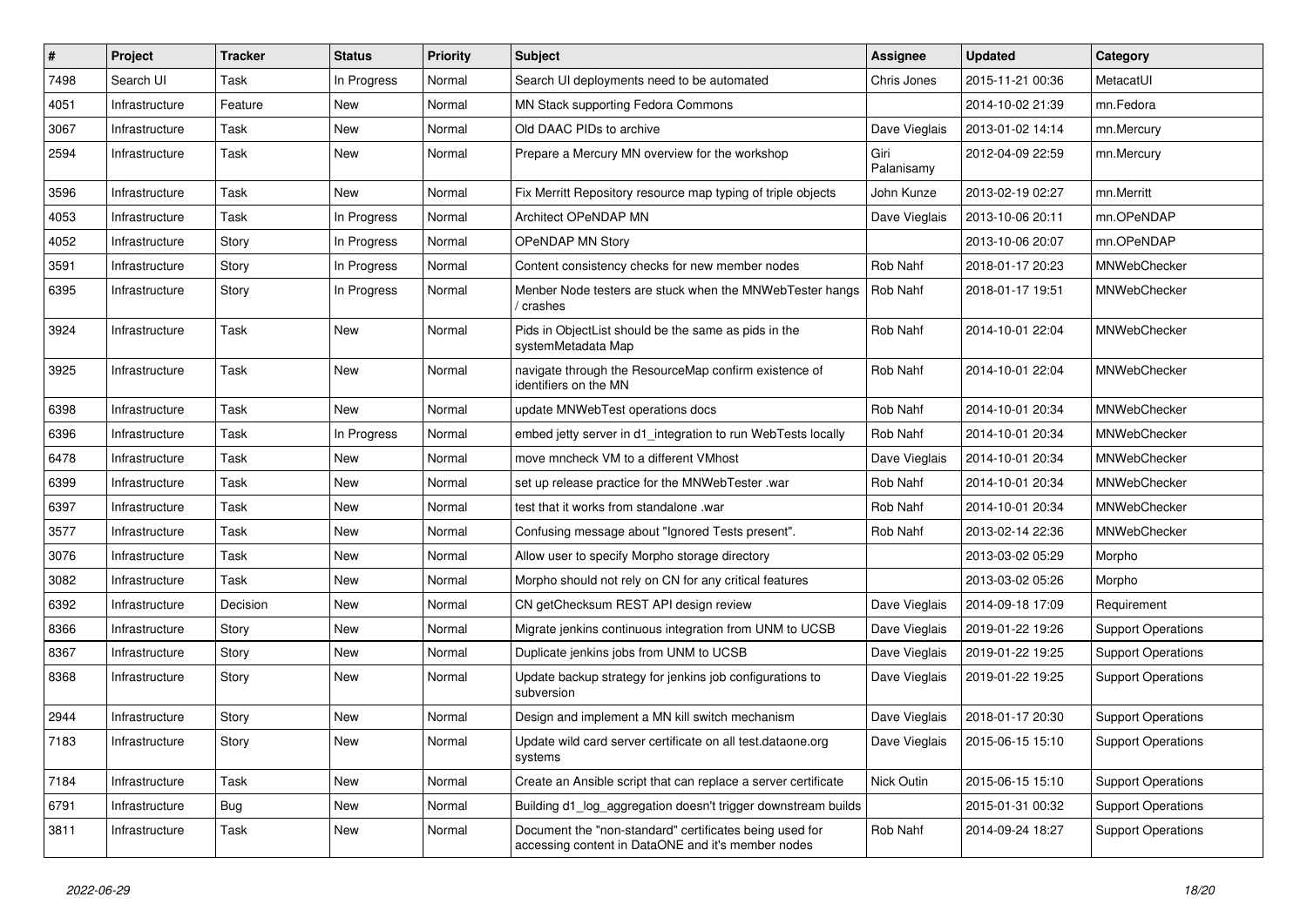| $\#$ | Project             | <b>Tracker</b> | <b>Status</b> | <b>Priority</b> | Subject                                                                                                            | <b>Assignee</b>     | <b>Updated</b>   | Category                  |
|------|---------------------|----------------|---------------|-----------------|--------------------------------------------------------------------------------------------------------------------|---------------------|------------------|---------------------------|
| 3810 | Infrastructure      | Task           | New           | Normal          | Identify and setup location for user oriented operational docs                                                     | Dave Vieglais       | 2014-09-24 18:27 | <b>Support Operations</b> |
| 3510 | Infrastructure      | Task           | New           | Normal          | Issue certificates from D1TestIntCA for sandbox environment<br>nodes, and revoke certificates signed by D1TestCA   | Chris Jones         | 2014-09-24 18:25 | <b>Support Operations</b> |
| 3511 | Infrastructure      | Task           | New           | Normal          | Issue certificates from D1TestIntCA for stage environment<br>nodes, and revoke certificates signed by D1TestCA     | Chris Jones         | 2014-09-24 18:25 | <b>Support Operations</b> |
| 3509 | Infrastructure      | Task           | New           | Normal          | Issue certificates from D1TestIntCA for dev environment<br>nodes, and revoke certificates signed by D1TestCA       | Chris Jones         | 2014-09-24 18:25 | <b>Support Operations</b> |
| 6394 | Infrastructure      | Task           | <b>New</b>    | Normal          | Resolve SSL certificate connection errors for UNM Epscor Tier<br>4 MN in development                               | Chris Jones         | 2014-09-18 18:39 | <b>Support Operations</b> |
| 3308 | Infrastructure      | Task           | New           | Normal          | Document the process for removing content contributed from a<br>specific member node and/or the entire member node | Dave Vieglais       | 2014-03-14 18:29 | <b>Support Operations</b> |
| 3905 | Infrastructure      | Task           | In Progress   | Normal          | Sort out shell logins for splunk system                                                                            | <b>Bruce Wilson</b> | 2013-08-23 13:27 | <b>Support Operations</b> |
| 2685 | Infrastructure      | Task           | New           | Normal          | Where's the WIFFM on the DataONE web site for the<br>researcher user?                                              |                     | 2012-05-01 15:31 | <b>Support Operations</b> |
| 2018 | Infrastructure      | Task           | New           | Normal          | document DataONE CA operations procedures                                                                          | Matthew Jones       | 2012-04-23 17:53 | <b>Support Operations</b> |
| 2344 | Infrastructure      | Task           | New           | Normal          | Add category for Ben's style sheets in Redmine                                                                     | Dave Vieglais       | 2012-02-15 17:45 | <b>Support Operations</b> |
| 1671 | Infrastructure      | Task           | New           | Normal          | Need folder for DUG, accessible by DUG members                                                                     | Matthew Jones       | 2011-07-12 12:09 | <b>Support Operations</b> |
| 6562 | <b>Member Nodes</b> | MNDeployment   | Operational   | Normal          | BCO-DMO                                                                                                            | Laura Moyers        | 2021-12-04 00:47 |                           |
| 8866 | Infrastructure      | <b>Bug</b>     | New           | Normal          | Java client tools should set a custom user agent string                                                            |                     | 2020-07-15 22:43 |                           |
| 8862 | Infrastructure      | Story          | New           | Normal          | Deploy a new dataone-cn-rest release                                                                               | Jing Tao            | 2020-04-23 16:24 |                           |
| 8817 | Infrastructure      | Task           | New           | Normal          | Configure sitemaps on the CN                                                                                       | Jing Tao            | 2020-03-12 18:30 |                           |
| 8858 | Infrastructure      | Task           | New           | Normal          | Update CN Apache configs in version control with directives to<br>support sitemaps                                 | <b>Bryce Mecum</b>  | 2020-02-24 19:26 |                           |
| 3213 | <b>Member Nodes</b> | MNDeployment   | Operational   | Normal          | University of Illinois, Chicago member node                                                                        | Jing Tao            | 2020-01-23 22:42 |                           |
| 3230 | Member Nodes        | MNDeployment   | Planning      | Normal          | ARM - Atmospheric Radiation Measurement member node                                                                | John Evans          | 2019-11-25 20:10 |                           |
| 8853 | Infrastructure      | Story          | <b>New</b>    | Normal          | Make cn.resolve smarter                                                                                            |                     | 2019-11-15 16:50 |                           |
| 8849 | Infrastructure      | Story          | New           | Normal          | During sync, the CN does not detect error returned from<br>getChecksum()                                           | Jing Tao            | 2019-11-06 22:07 |                           |
| 8848 | Infrastructure      | Story          | <b>New</b>    | Normal          | A minor difference of annotation index between CN and MN                                                           |                     | 2019-11-01 21:37 |                           |
| 8847 | Member Nodes        | MNDeployment   | In Review     | Normal          | Freshwater Research and Environmental Database<br>(IGBFRED)                                                        | Dave Vieglais       | 2019-10-17 19:23 |                           |
| 6957 | Member Nodes        | MNDeployment   | Operational   | Normal          | NRDC - Nevada Research Data Center                                                                                 | Amy Forrester       | 2019-10-08 18:39 |                           |
| 8844 | Member Nodes        | Bug            | New           | Normal          | Server certificate is expired                                                                                      |                     | 2019-10-08 18:27 |                           |
| 8772 | Member Nodes        | MNDeployment   | Operational   | Normal          | metaGRIL                                                                                                           | Jing Tao            | 2019-10-08 17:16 |                           |
| 3687 | Member Nodes        | MNDeployment   | Operational   | Normal          | Montana State University Institute on Ecosystems                                                                   | Amy Forrester       | 2019-10-08 15:29 |                           |
| 3201 | Member Nodes        | MNDeployment   | Operational   | Normal          | Taiwan Forestry Research Institute                                                                                 | Amy Forrester       | 2019-10-08 15:26 |                           |